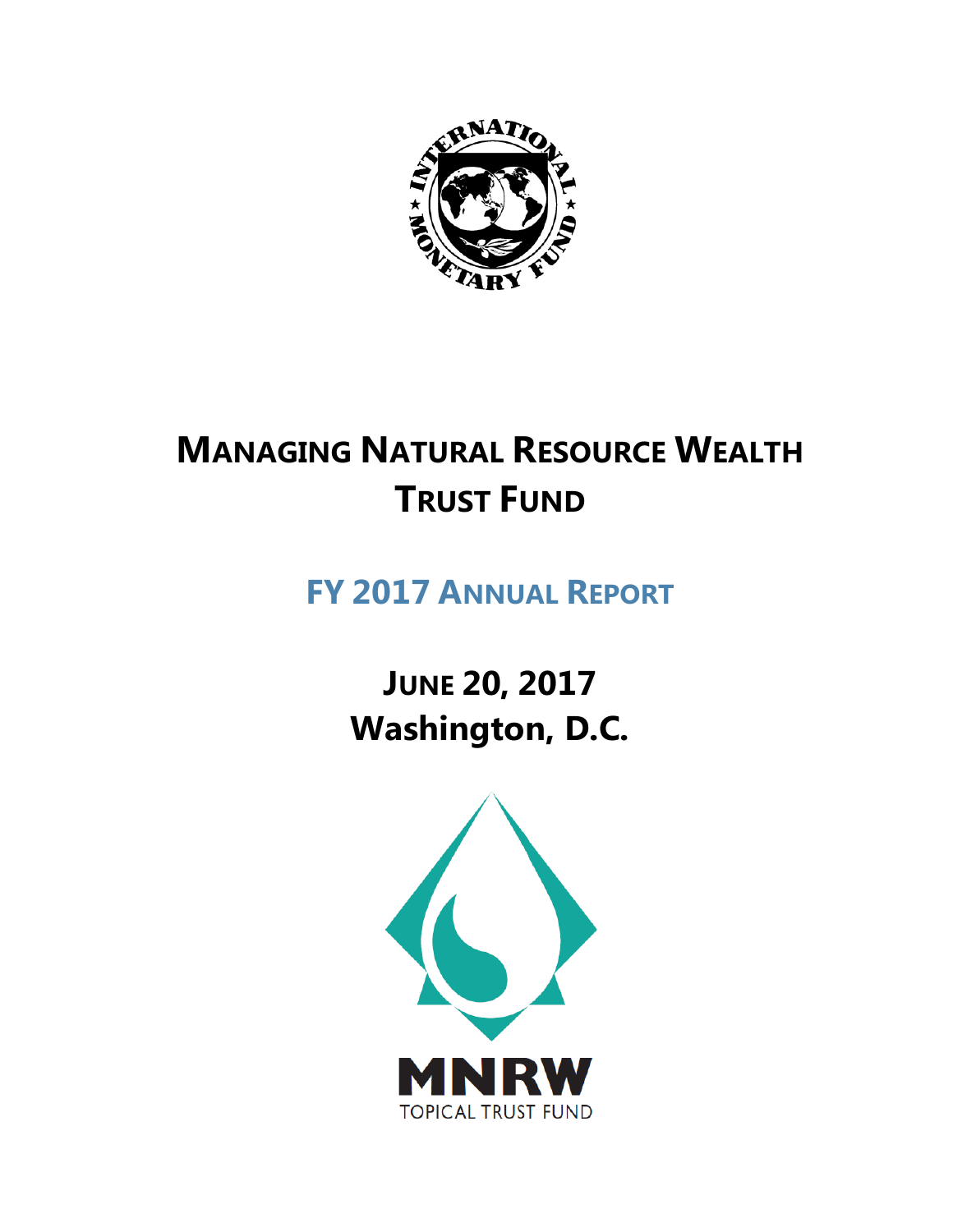## **Managing Natural Resource Wealth Trust Fund is financed by**

## The European Union **Australia**





## The Netherlands



Ministry of Foreign Affairs of the Netherlands



### Norway Switzerland



Schweizerische Eidgenossenschaft Confédération suisse Confederazione Svizzera Confederaziun svizra

Swiss Confederation

Federal Department of Economic Affairs, Education and Research EAER **State Secretariat for Economic Affairs SECO** 

#### Oman



Kuwait

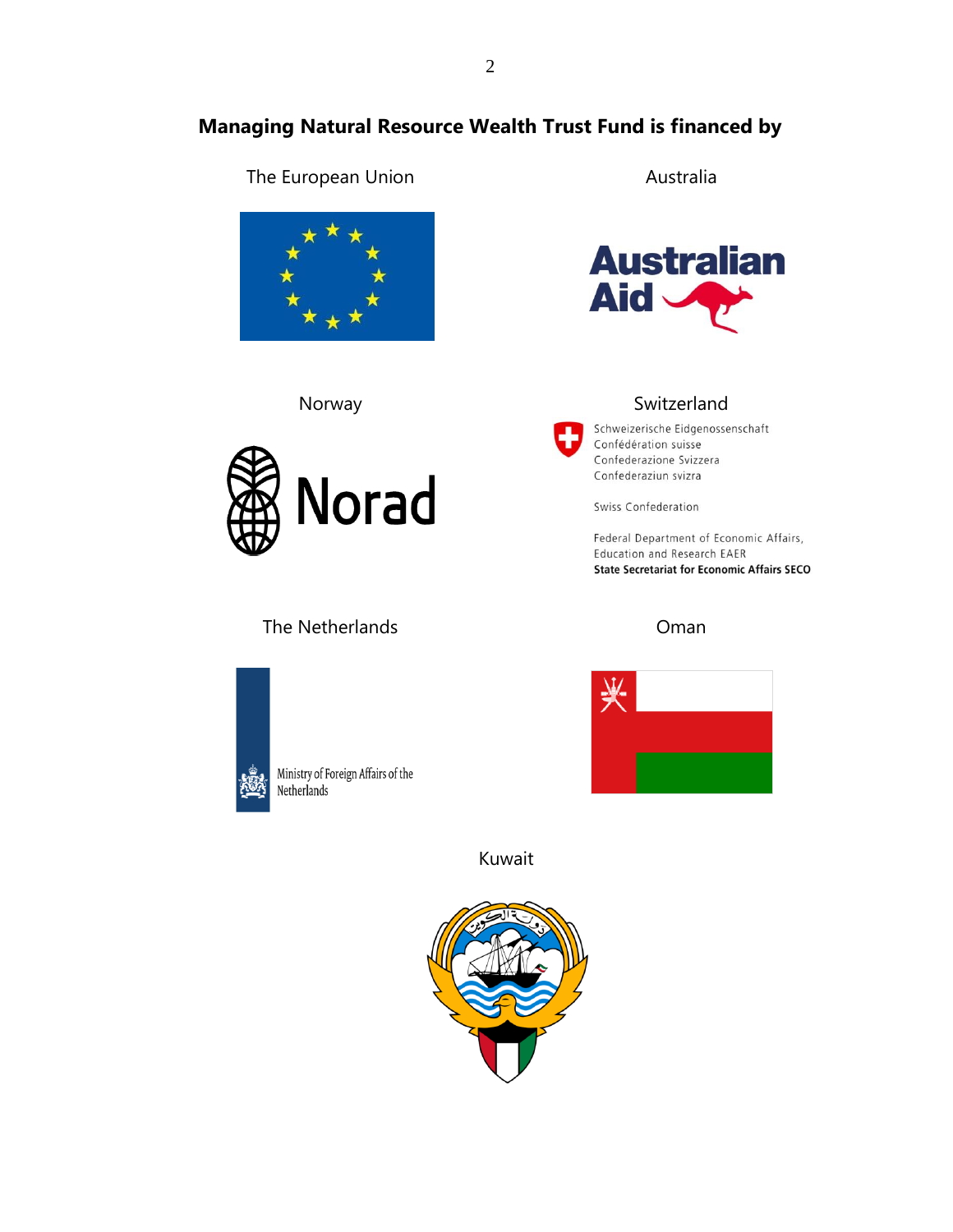## **Contents**

| <b>Tables</b><br>6. Summary of RBM Scores (FAD |  |
|------------------------------------------------|--|
| Appendices                                     |  |
|                                                |  |

## Page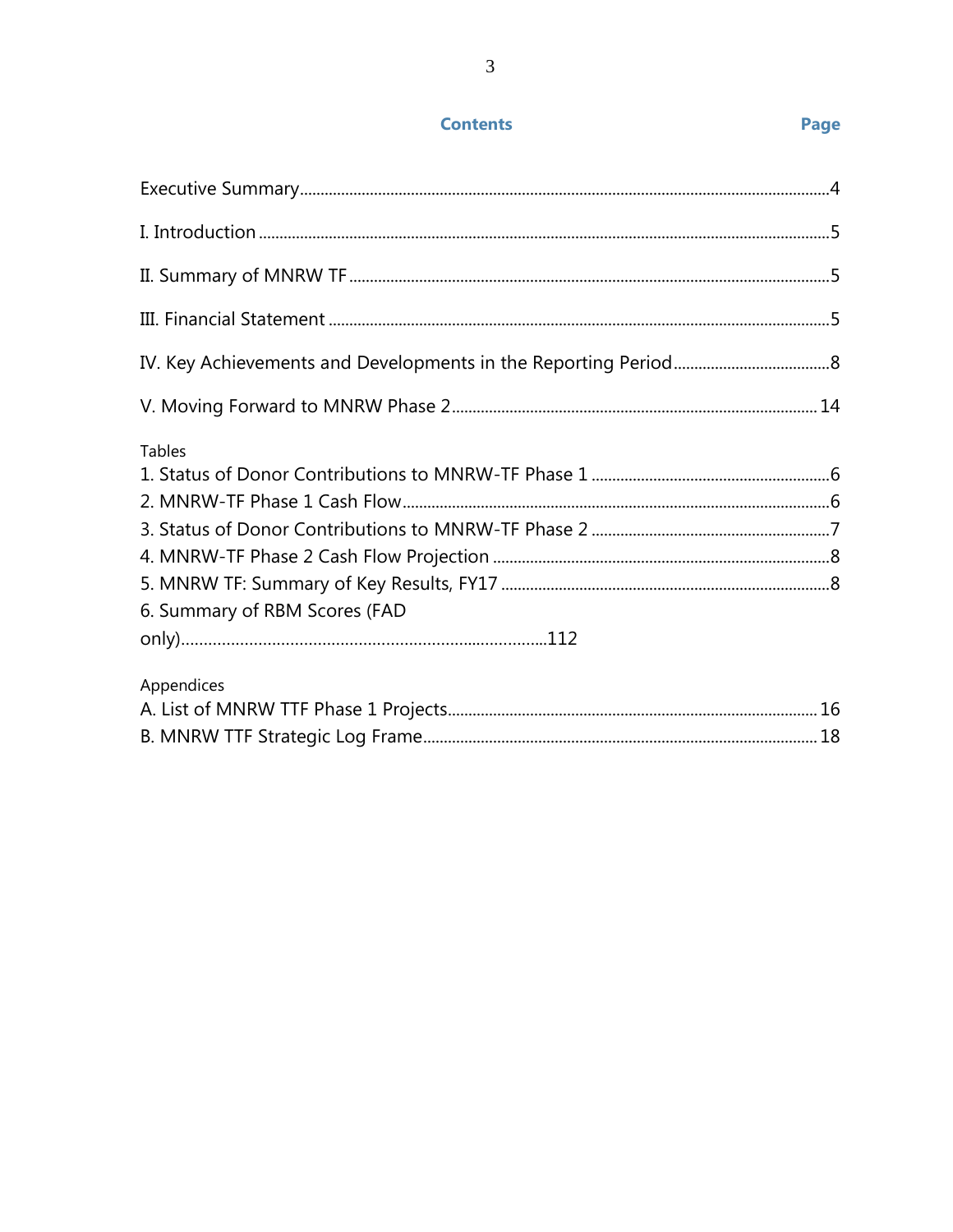#### **EXECUTIVE SUMMARY**

**This is the sixth and final annual report of the Managing Natural Resource Wealth Trust Fund (MNRW-TF) Phase 1.** The report covers fiscal year 2017 (FY17)<sup>1</sup> and builds on the midyear report on implementation during the first half of FY17, which was discussed with the SC at its mid-year meeting on December 14, 2016. The report focuses primarily on implementation of the TF during the second half of FY17 (November 2016–April 2017), with financial data provided for the full fiscal year. The report also includes information on the transition to phase 2 and the work plan envisaged for phase 2 operations.

#### **During the last year of Phase 1 of the MNRW-TF implementation generally progressed**

**well.** The trust fund is expected to show a surplus of about US\$3.8 million, but this reflects mainly a carry-over from previous years. Against the initial program allocation, actual spending has been higher than programed in modules 1 and 3, partially offsetting underspending in modules 2, 4 and 5. However, during the last fiscal year (FY17), total actual spending was broadly in line with the planned budget. In a few cases, planned activities were not carried out, reflecting country-specific challenges including related to security or the electoral cycle.

**Results achieved range from new legislation to capacity-building.** Some notable examples include the adoption of a new mining code in Cameroon, a new mining and petroleum tax regime in Tanzania, and a medium-term budget framework in Madagascar, as well as training in revenue-forecasting (FARI) in Ghana and Kenya, and in tax administration (at a workshop with participation from 12 African countries) and risk management (Liberia) for extractive industries. In addition to country projects, two analytical projects were completed – a flagship publication on International Taxation and the Extractive Industries and a research project on progressivity in natural resource taxation.

**Demand for capacity building on managing natural resource wealth remains high, transitioning into Phase 2 of the MNRW-TF.** Eighteen new projects have either been proposed to or endorsed by the Steering Committee, covering most modules under the trust fund. For the preparation of country-level projects, additional attention has been given to preparatory work to ensure strong commitment by the authorities. In some cases, this has been done through scoping visits or other engagement with the country authorities.

**The fund raising for Phase 2 of the MNRW-TF has progressed well, although total commitments are slightly below the targeted program envelope.** Total donor commitments amount to about US\$26 million against a program budget of US\$30 million. A total of US\$16.6 million reflects signed LOUs.

 $\overline{a}$ 

<sup>1</sup> IMF fiscal year 2017 (FY17) was May 2016 – April 2017.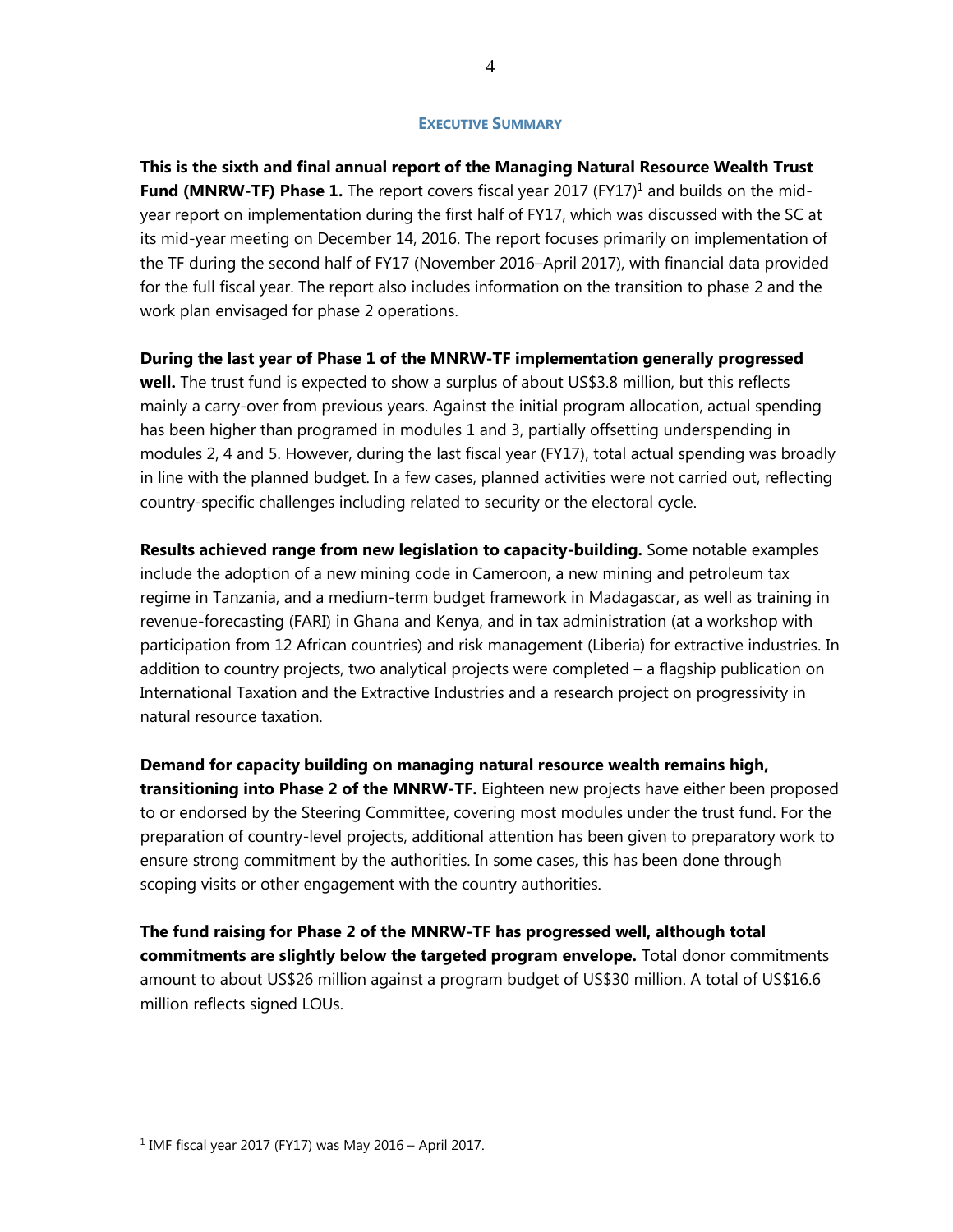#### **I. INTRODUCTION**

**1. The external environment for natural resource dependent economies continues to be very challenging**. Low commodity prices weigh on both exports earnings and revenue collections. The resulting external and fiscal pressures have necessitated large fiscal adjustments in some countries. The volatility of revenue from extractive industries (EIs) has understandably led to a focus in many countries on strengthening non-natural resource revenue, although this has been challenging, particularly in countries in recession. This highlights the continued need to improve the fiscal management of natural resources to harness the benefits of these resources for economic development. Arguably, this makes the work supported by the Managing Natural Resource Wealth Trust Fund (MNRW-TF) more relevant than ever.

#### **II. SUMMARY OF MNRW TF**

**2. The MNRW-TF was launched by the International Monetary Fund (IMF) in collaboration with several partners, in April 2011.** The trust fund leverages IMF expertise and systems to deliver technical assistance (TA) to low- and lower-middle income countries to help build institutions and capacity to effectively manage and utilize their natural resource wealth, including as a source for mobilizing revenues. It is being funded by Australia, the European Union, Kuwait, the Netherlands, Norway, Oman, and Switzerland. The current phase has been extended by one year to end in April 2017. The new phase has been started with initial projects that were approved prior to the start of FY18.

**3. Projects under the MNRW-TF are organized into five thematic modules, which address critical areas in building sustainable capacity to manage natural resources.** In Phase 1 these were: (i) the fiscal regime for extractive industries (EI); (ii) EI revenue administration; (iii) macro-fiscal policies and public financial management; (iv) asset and liability management; and (v) statistics for natural resources. The projects are mainly implemented within the framework of a country program, and may include several modules. Often capacity development projects integrate technical advice with training. But in FY16, stand-alone training projects were also introduced to disseminate issues, practices and policies. Thus far, around 90 percent of TF activities focus on the fiscal area (module 1, 2 or 3); about two-thirds of the MNRW's activities are implemented in sub-Saharan Africa; and nearly three-quarters are provided to low-income countries.

#### **III. FINANCIAL STATEMENT**

**4. The MNRW-TF Phase 1 is well-funded.** Signed contribution agreements for Phase 1 amount to US\$24.7 million, out of which US\$24.5 million has been received (Table 1). This amount fully covers the planned budget for the six-year Phase 1 funding cycle (Table 1). As of April 30, the subaccount has received inflows of US\$24.6 million (including interest) and has ample liquidity (Table 2). The cash balance as of at end-FY17 is estimated at US\$3.9 million.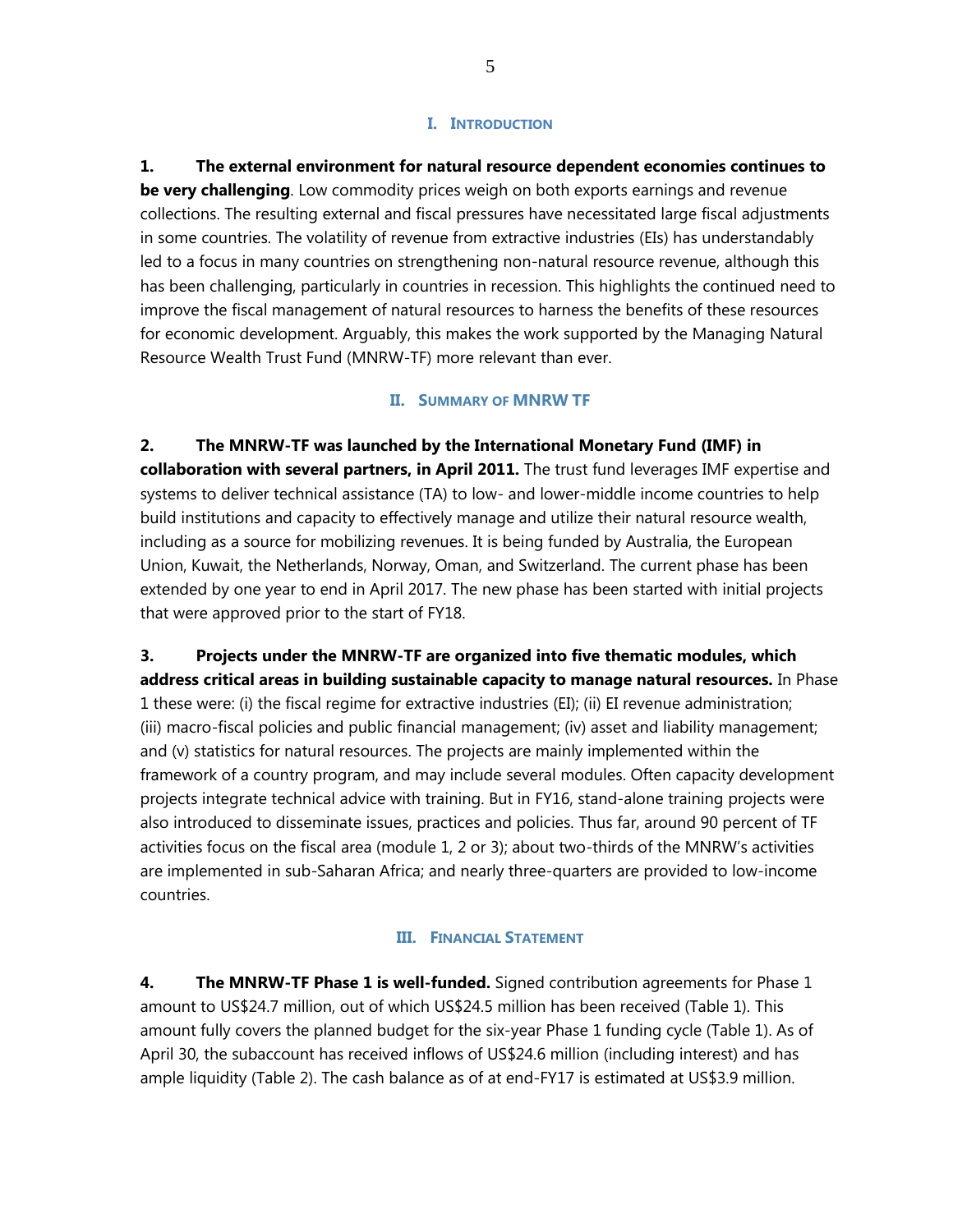**5. The total budget for the Phase 1 work plan, as of April 30, 2017, stood at** 

**approximately US\$24.5 million,** which is almost the full amount of the program budget for Phase 1. Total expenditures for Phase 1 amounted to approximately US\$20.7 million, which is 84.5 percent of the endorsed budget. Any residual funds under Phase 1 will be transferred to Phase 2 or returned on a pro rata basis to partners, depending on partners' preferences.

#### **Table 1. Status of Donor Contributions to MNRW-TF Phase 1**

**Phase 1: FY 2011-FY 2017**

**Financial Contributions Report**

**As of April 30, 2017**

|                                                                                            |                                                                                                |                                                                                                |                                                                                        | In U.S. Dollars                                                                       |                  |                                       |
|--------------------------------------------------------------------------------------------|------------------------------------------------------------------------------------------------|------------------------------------------------------------------------------------------------|----------------------------------------------------------------------------------------|---------------------------------------------------------------------------------------|------------------|---------------------------------------|
|                                                                                            | <b>Agreement</b><br><b>Signed Date</b>                                                         | <b>Agreement</b><br><b>Currency</b>                                                            |                                                                                        | <b>Contributions</b>                                                                  |                  | <b>Contribution Expected</b>          |
|                                                                                            |                                                                                                |                                                                                                | <b>Agreement</b><br><b>Amount</b>                                                      | <b>Received</b>                                                                       | <b>Requested</b> | <b>Future</b><br><b>Contributions</b> |
| <b>Total Received</b>                                                                      |                                                                                                |                                                                                                |                                                                                        | 24,494,380                                                                            | -                |                                       |
| Australia<br>European Commission<br>Kuwait<br>Netherlands<br>Norway<br>Oman<br>Switzerland | 06/08/2011<br>12/08/2011<br>01/27/2011<br>06/13/2012<br>12/06/2010<br>06/27/2011<br>02/14/2011 | <b>AUD</b><br><b>EUR</b><br><b>USD</b><br><b>USD</b><br><b>NOK</b><br><b>USD</b><br><b>USD</b> | 5,000,000<br>5,000,000<br>250,000<br>1,999,982<br>30,000,000<br>1,000,000<br>5,000,000 | 5,326,308<br>6,087,913<br>250,000<br>1,999,982<br>4,830,177<br>1,000,000<br>5,000,000 |                  |                                       |
| <b>Interest</b>                                                                            |                                                                                                |                                                                                                |                                                                                        | 56,578                                                                                |                  |                                       |
| <b>Workplan Budget</b>                                                                     |                                                                                                |                                                                                                |                                                                                        | 24,484,665                                                                            |                  |                                       |
| <b>Funding Surplus</b>                                                                     |                                                                                                |                                                                                                |                                                                                        | 66,293                                                                                |                  |                                       |

#### **Table 2. MNRW-TF Phase 1 Cash Flow**

**(In thousands of U.S. Dollars) As of April 30, 2017 Phase 1: FY 2011 - FY 2017**

|                                |             | FY 2011 FY 2012 FY 2013 FY |        | 2014           | <b>FY</b> | 2015 FY 2016 FY 2017 |        | <b>Total</b> |
|--------------------------------|-------------|----------------------------|--------|----------------|-----------|----------------------|--------|--------------|
| <b>Inflows</b>                 | 1,625       | 12,777                     | 5,009  | 1,021          | 1,929     | 377                  | 1,812  | 24,551       |
| Australia                      |             | 5,326                      |        |                |           |                      |        | 5,326        |
| European Commission            |             | 4,300                      |        |                |           |                      | 1,788  | 6,088        |
| Kuwait                         | 125         | 125                        |        |                |           |                      |        | 250          |
| Netherlands                    |             |                            | 2,000  |                |           |                      |        | 2,000        |
| Norway                         | 500         | 1,025                      | 999    | 1,017          | 926       | 363                  |        | 4,830        |
| Oman                           |             | 1,000                      |        |                |           |                      |        | 1,000        |
| Switzerland                    | 1,000       | 1,000                      | 2,000  |                | 1,000     |                      |        | 5,000        |
|                                |             |                            |        |                |           |                      |        | 0            |
| lInterest Earned               | 0           | $\overline{2}$             | 10     | $\overline{4}$ | 3         | 14                   | 24     | 57           |
| <b>Outflows</b>                | $\mathbf 0$ | 2,147                      | 3,682  | 3,672          | 3,812     | 3,980                | 3,386  | 20,680       |
| Expenses                       | 0           | 2,147                      | 3,682  | 3,672          | 3,812     | 3,980                | 3.386' | 20,680       |
| of which Trust Fund Management | 0           | 140                        | 241    | 240            | 249       | 260                  | 222    | 1,353        |
| Fee                            |             |                            |        |                |           |                      |        |              |
| <b>Cash Balance</b>            | 1,625       | 12,256                     | 13,582 | 10,932         | 9,048     | 5,445                | 3,870  | 3,870        |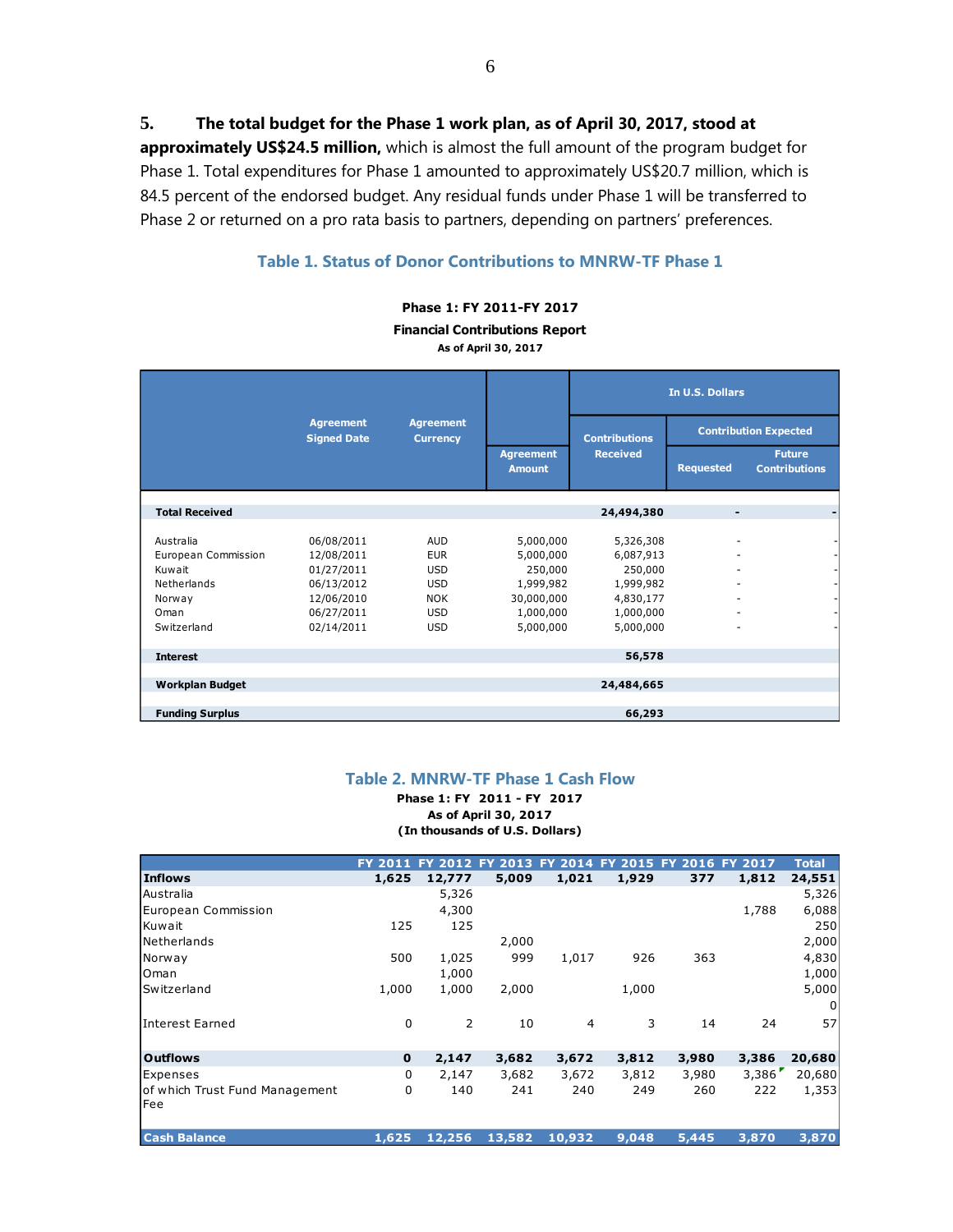**6. Fund raising for the MNRW-TF Phase 2 has progressed well during FY17.** Donors have committed almost \$26 million, of which US\$18.3 million has been reflected in signed Letters of Understanding (LOU) (Table 3). However, there remains a funding shortfall of about US\$4 million compared to the MNRW program budget of US\$30 million. This emphasizes the need to continue fund raising activities during the first year of Phase 2 implementation. Based on signed commitments, the projected cashflow position in the MNRW-TF Phase 2 is satisfactory (Table 4). However, to ensure an uninterrupted delivery of the planned work program beyond FY20, it is important to finalize negotiations for all donor commitments.

#### **Table 3. Status of Donor Contributions to MNRW-TF Phase 2**

|                                                                |                                                      |                                               | As of April 30, 2017                              |                                                   |                      |                                              |                                       |
|----------------------------------------------------------------|------------------------------------------------------|-----------------------------------------------|---------------------------------------------------|---------------------------------------------------|----------------------|----------------------------------------------|---------------------------------------|
|                                                                |                                                      |                                               |                                                   |                                                   | In U.S. Dollars      |                                              |                                       |
|                                                                | <b>Agreement</b><br><b>Signed Date</b>               | <b>Agreement</b><br><b>Currency</b>           |                                                   | <b>Agreement Information</b>                      | <b>Contributions</b> |                                              | <b>Contribution Expected</b>          |
|                                                                |                                                      |                                               | <b>Agreement</b><br><b>Amount</b>                 | <b>Agreement</b><br><b>Amount</b><br>(Signed LOU) | <b>Received</b>      | <b>Requested</b>                             | <b>Future</b><br><b>Contributions</b> |
| <b>Total Confirmed</b>                                         |                                                      |                                               |                                                   | 18,303,986                                        | 4,129,470            | $\overline{\phantom{a}}$                     | 12,440,327                            |
| Netherlands<br>Norway<br>Switzerland<br>Australia <sup>1</sup> | 04/21/2017<br>10/07/2016<br>09/13/2016<br><b>TBD</b> | <b>USD</b><br><b>NOK</b><br>CHF<br><b>AUD</b> | 4,400,000<br>40,000,000<br>7,000,000<br>2,350,000 | 4,400,000<br>4,974,073<br>7,195,724<br>1,734,189  | 544,873<br>3,584,596 | $\sim$<br>$\sim$<br>$\overline{\phantom{a}}$ | 4,400,000<br>4,429,199<br>3,611,127   |
| <b>Internal Transfers</b>                                      |                                                      |                                               |                                                   | $\blacksquare$                                    |                      |                                              |                                       |
| <b>Under Negotiation</b>                                       |                                                      |                                               |                                                   | 7,613,661                                         |                      |                                              |                                       |
| European Commission                                            |                                                      | <b>EUR</b>                                    | 7,000,000                                         | 7,613,661.09                                      |                      |                                              |                                       |
| <b>Interest</b>                                                |                                                      |                                               |                                                   | 9,311                                             |                      |                                              |                                       |
| <b>Program Budget</b>                                          |                                                      |                                               |                                                   | 30,000,000                                        |                      |                                              |                                       |
| <b>Funding Gap</b>                                             |                                                      |                                               |                                                   | (4,073,042)                                       |                      |                                              |                                       |

**Phase 2 : FY 2017-FY 2022 Financial Contributions Report**

 $<sup>1</sup>$  Using exchange rate as of 5/12/2017</sup>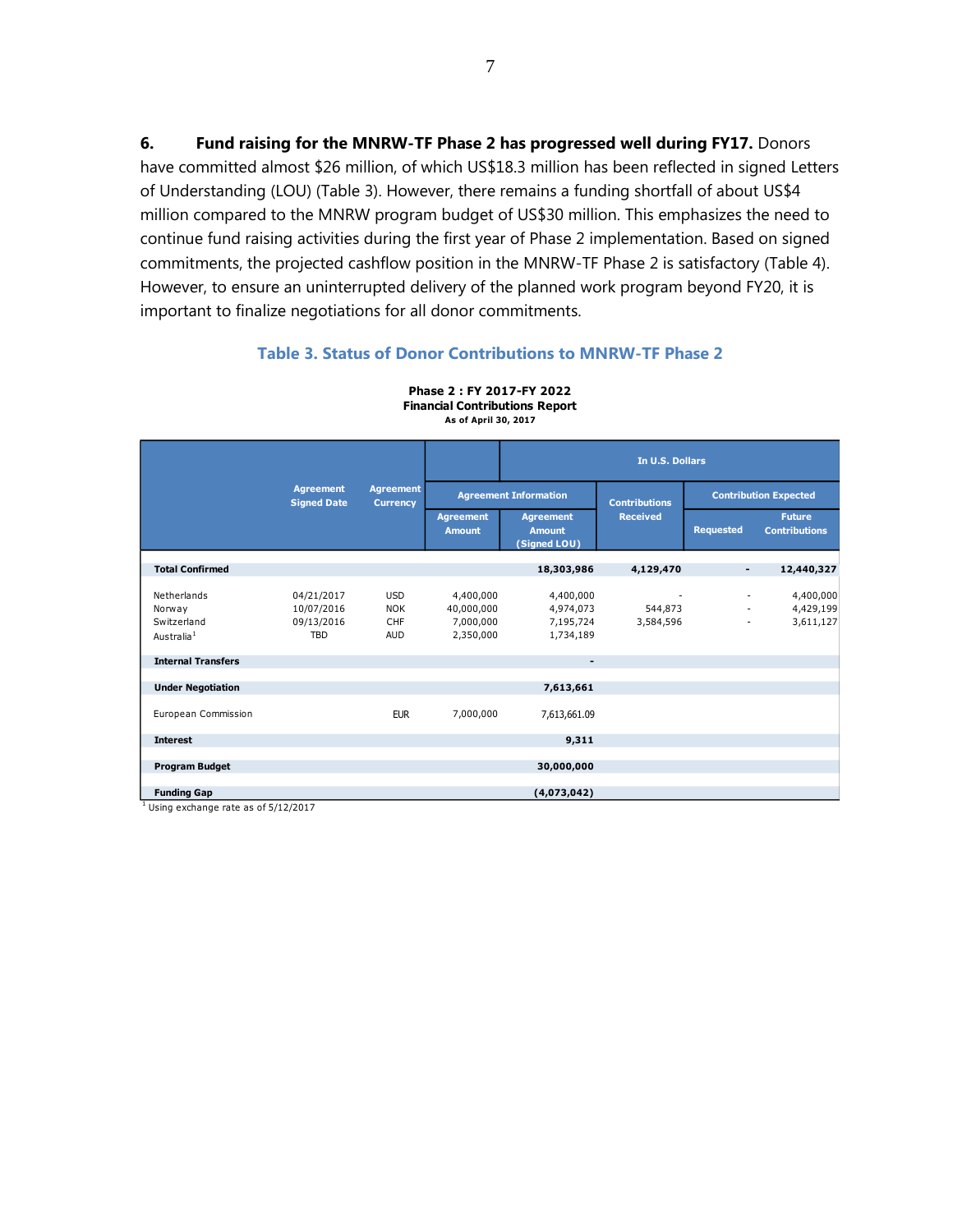#### **Table 4. MNRW-TF Phase 2 Cash Flow Projection**

**Phase 2: FY 2017-FY 2022**

**Cash Flow Statement**

**As of April 30, 2017**

**(In thousands of U.S. Dollars)**

|                                    | <b>FY2017</b>   | <b>FY2018</b>   | <b>FY2019</b> | <b>FY2020</b> | <b>FY2021</b>   | <b>FY2022</b>   |               |
|------------------------------------|-----------------|-----------------|---------------|---------------|-----------------|-----------------|---------------|
|                                    | FY <sub>1</sub> | FY <sub>2</sub> | FY3           | FY4           | FY <sub>5</sub> | FY <sub>6</sub> | <b>Totals</b> |
|                                    |                 |                 |               |               |                 |                 |               |
| Inflows:                           | 4,139           | 5,709           | 3,771         | 2,771         | 1,495           | 400             | 18,285        |
| Norway                             | 545             | 933             | 1,244         | 1,244         | 995             | 0               | 4,959         |
| Switzerland                        | 3,585           | 1,542           | 1,028         | 1,028         | 0               | 0               | 7,182         |
| Netherlands                        | 0               | 1,500           | 1,500         | 500           | 500             | 400             | 4,400         |
| Australia                          | 0               | 1,734           |               |               |                 |                 | 1,734         |
| <b>Interest Earned</b>             | 9               |                 |               |               |                 |                 | 9             |
| <b>Outflows:</b>                   | $\mathbf 0$     | 7,457           | 6,197         | 3,888         | 667             | 530             | 18,740        |
| Workplan Budget <sup>2</sup>       | 0               | 7,457           | 6,197         | 3,888         | 667             | 530             | 18,740        |
| of which Trust Fund Management Fee | 0               | 488             | 405           | 254           | 44              | 35              | 1,226         |
| <b>Cash Balance</b>                | 4,139           | 2,390           | $-35$         | $-1,152$      | $-325$          | $-454$          | $-454$        |

 $1$ The inflows reflect the projected conributions from partners based on the installment amounts agreed in the respective LOUs.

<sup>2</sup> Projections based on workplan budget; includes TFM fee.

#### **IV. KEY ACHIEVEMENTS AND DEVELOPMENTS IN THE REPORTING PERIOD**

**7.** The current work plan endorsed by the SC includes 28 active country projects (covering 14 countries and 3 regional projects), 6 research projects, 2 training projects, and 2 workshops (Appendix A). Progress is reported under the strategic log frame presented in Appendix B. Important results were achieved in 12 projects, which are listed in Table 5.

**8. The work plans for most projects continue to progress satisfactorily.** During FY17 there were 21 HQ-led missions and 28 short-term expert (STX) visits in 17 different countries. This pace of activity is similar to previous years' (in FY16 there were 25 HQ-led missions and 23 STX visits). Also, as in past years, technical assistance is provided to countries from HQ as well (for example, review of draft laws or other documents, and discussion of issues by video or audio conference). The activities for each project are noted in the one-page summaries in Technical Annex E, with key results highlighted in Table 5. Box 1 provides a case study of the approach taken in supporting tax administration reforms (Module 2).

| <b>Project</b>      | <b>Key Result</b>                                                |
|---------------------|------------------------------------------------------------------|
| Cameroon (module 1) | A new mining code incorporating some of the IMF                  |
|                     | recommendations was adopted in December 2016.                    |
| Ghana (module 1)    | The authorities are gradually starting to apply the FARI revenue |
|                     | forecasting model tailored for Ghana through training.           |
| Kenya (module 1)    | The project was completed with a final workshop that trained     |
|                     | officials to use the FARI model.                                 |

#### **Table 5. MNRW TF: Summary of Key Results, FY17**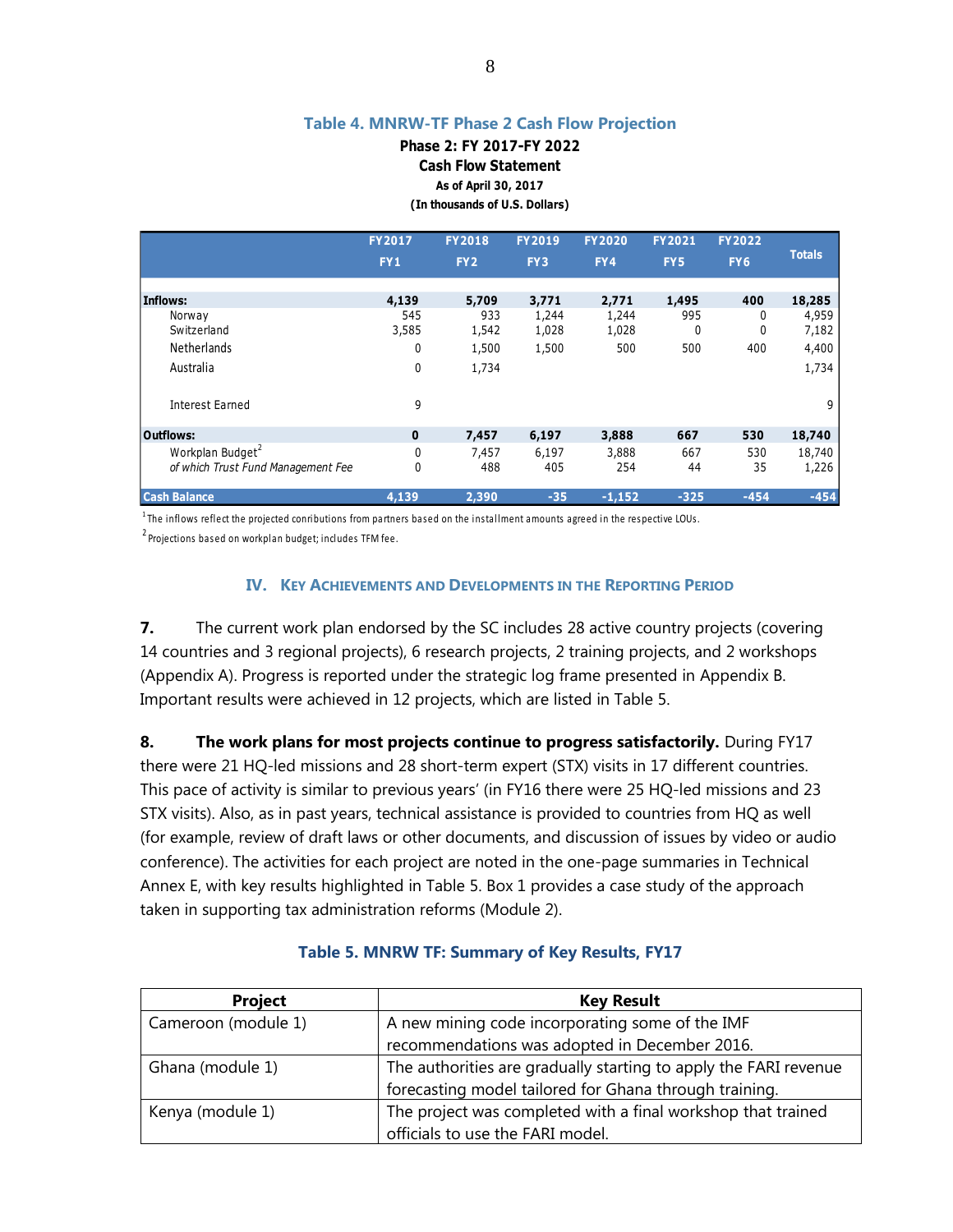| Kenya (module 3)                 | A new Sovereign Wealth Fund Bill is being prepared, with the      |
|----------------------------------|-------------------------------------------------------------------|
|                                  | drafts consistent with international good practice.               |
| Liberia (module 2)               | To build staff capacity on EI risk management, a technical        |
|                                  | assistance plan has been developed.                               |
| Madagascar (module 3)            | A medium-term budget framework (MTBF) for 2017-19,                |
|                                  | incorporating IMF recommendations, was adopted by                 |
|                                  | Parliament in December 2016.                                      |
| Mongolia (module 3)              | A Public Investment Management Assessment recommended             |
|                                  | reforms on public investment management. Technical assistance     |
|                                  | on updating accounting policies to International Public Sector    |
|                                  | Accounting Standards identified major gaps between national       |
|                                  | accounting standards and International Public Sector              |
|                                  | Accounting Standards.                                             |
| Sierra Leone (module 3)          | Draft PFM legislation has been enacted into law.                  |
| Tanzania (module 1)              | Amendments to the Income Tax Act (ITA) setting out a mining       |
|                                  | and petroleum tax regime were adopted in July 2016.               |
| Research #2: Mining Tax          | A successful workshop on EI tax administration was held in        |
| Administration                   | Mauritius, in conjunction with AFRITAC South, with 32             |
|                                  | participants from 12 sub-Saharan MNRW-eligible countries.         |
| Research #5: Progressivity in    | A draft analycal paper on progressivity in natural resource       |
| <b>Natural Resource Taxation</b> | taxation was prepared, for a workshop and as an input to TA       |
|                                  | guidance. The paper will be issued as an IMF Working Paper.       |
| Workshop #2: Cross-border        | The proceedings from the workshop were published in a new         |
| issues in resource taxation.     | book on the International Taxation and the Extractive Industries. |
| <b>Scoping Missions</b>          | A scoping mission to Kenya on EI tax administration was           |
|                                  | undertaken, which has led to a new module 2 project proposal.     |
|                                  | A second scoping mission was undertaken to Central African        |
|                                  | Republic.                                                         |

#### **Box 1. Tax Administration Work**

#### **Work on Tax Administration – MNRW-TF Module Two**

**A key element of an effective tax administration is a coherent and coordinated risk-based compliance strategy for the EI.** Development of a strategy requires a systematic process to identify, analyze, prioritize and manage compliance risks. Mitigating treatments to address risks require specialized skills and well thought out processes. Technical assistance has focused on building the necessary capacity of revenue authorities to identify and analyze compliance risks and recognize appropriate mitigation activities to enhance revenue mobilization.

#### **Issues faced by Developing Countries in EI Revenue Administration**

Generally:

- Weak knowledge base of the industry and of specific resource projects within their countries.
- Limited knowledge of multinational planning techniques, transfer pricing and valuation methodologies
- Weak understanding of how legislative and contractual fiscal regimes apply to specific resource projects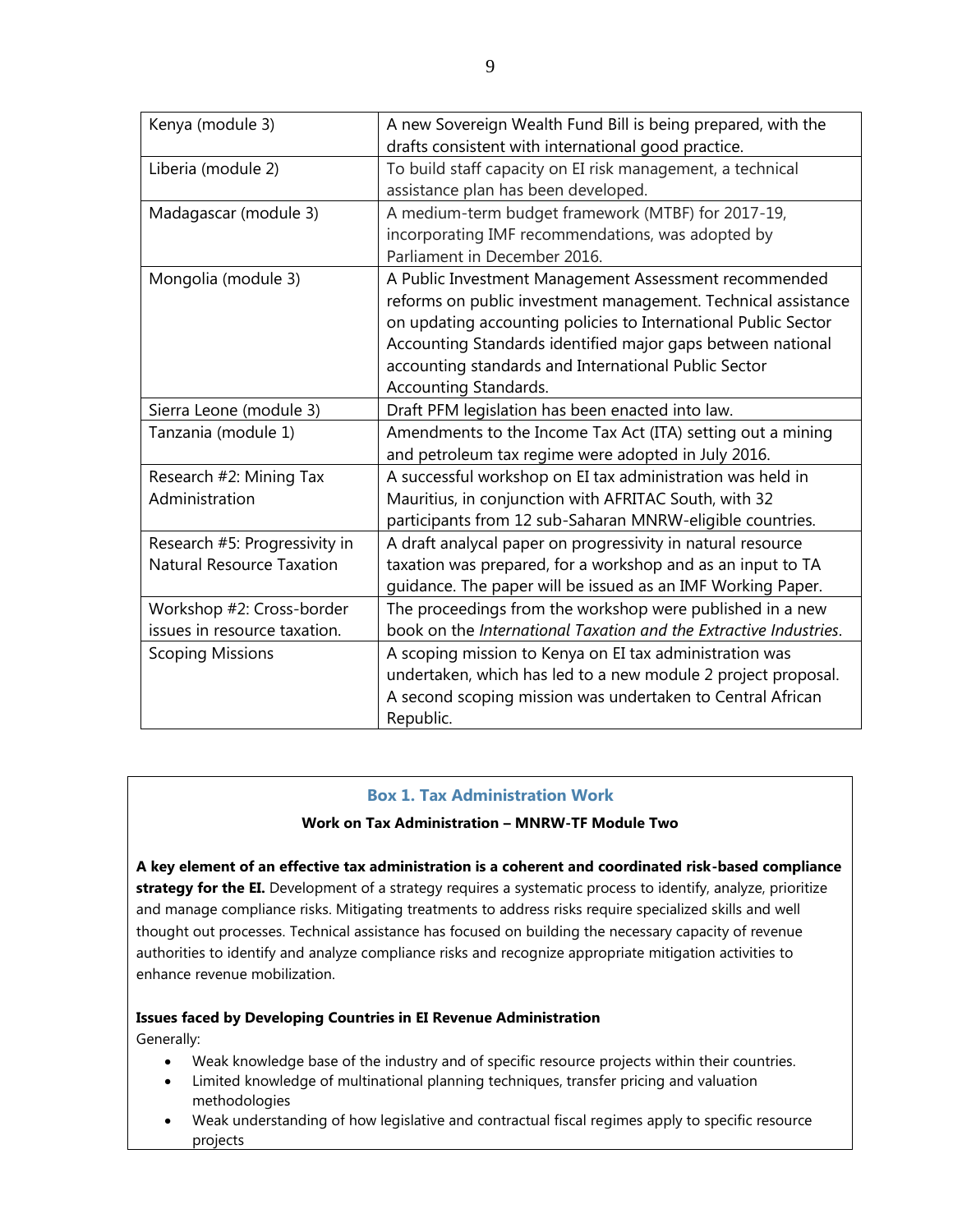- Technology systems that are inadequate to capture and maintain the quantity, quality and accuracy of data in a format that can be analyzed
- Processes to acquire industry data that need to be established or enhanced.
- Risk-based compliance strategies not developed.

#### **Reform approaches taken in MNRW, Module 2**

- Use of specialized industry and technical teams. (Ghana, Tanzania, Liberia, Sierra Leone, Mozambique and Kenya)
- Resource project fiscal modeling (FARI) as a tool to assess risk and perform gap analysis, as well as teach industry knowledge and fiscal regime structure and operation. (Mozambique, Sierra Leone)
- Formalized cooperation and data sharing between regulatory agencies through memoranda of understanding. (Mozambique, Sierra Leone)
- Developing risk-based and coordinated compliance strategies. (Tanzania, Liberia, Mozambique)
- Centralized data bases. (DRC, Zambia)

#### **Some lessons learned in Phase One**

- Base-level processes and knowledge have to be addressed before developing specialized EI skills. (ex. Excel skills, audit techniques)
- Fiscal modeling is not only a risk assessment tool but an effective methodology to develop technical EI knowledge.
- Effective fiscal modeling and risk assessment require a coordinated approach across all government agencies and models that are adapted for specific needs and capacities. This presents opportunities for coordination of technical assistance under modules one and two.

#### **9. Good progress was made on the current research projects supported by the TF aimed at supporting applied analytical work on management of natural resource wealth.**

The flagship publication, *International Taxation and the Extractive Industries*, was published by Routledge. The book explores international tax issues affecting the EI sector, including transfer pricing, international tax treaties, the taxation of gains on transfer of interests, and tax issues arising from cross-border projects including pipelines. The book was launched at a well-attended public event during the IMF/World Bank Annual Meetings in October 2016. The research project on progressivity in natural resource taxation was completed with a visiting scholar to the IMF and the completion of a draft working paper on *Progressive Taxation of Natural Resources as Second-Best Optimal Policy.* The key findings of this research project are expected to be incorporated into the FARI model fiscal regime analysis (Box 2). Substantive progress was made on preparing a new Guide on Resource Revenue Transparency for pillar IV in the Fiscal Transparency Code; due to some logistical delays, the work is envisaged to extend into Phase 2 of the MNRW TF (in FY18).

#### **10. Compared to previous years, there were fewer workshops and conferences in FY17.**

The Peru project (module 3) was extended to provide a technical assistance seminar on subnational governments' (SNGs) supervision of the public finances and implementation of the medium-term budget framework (MTBF). The project provided international experience to improve monitoring of SNGs and MTBFs, taking into account needs to improve estimates of resource revenue. Participants comprised Peruvian officials from the central and subnational governments and the new independent fiscal council. A new project proposal has been prepared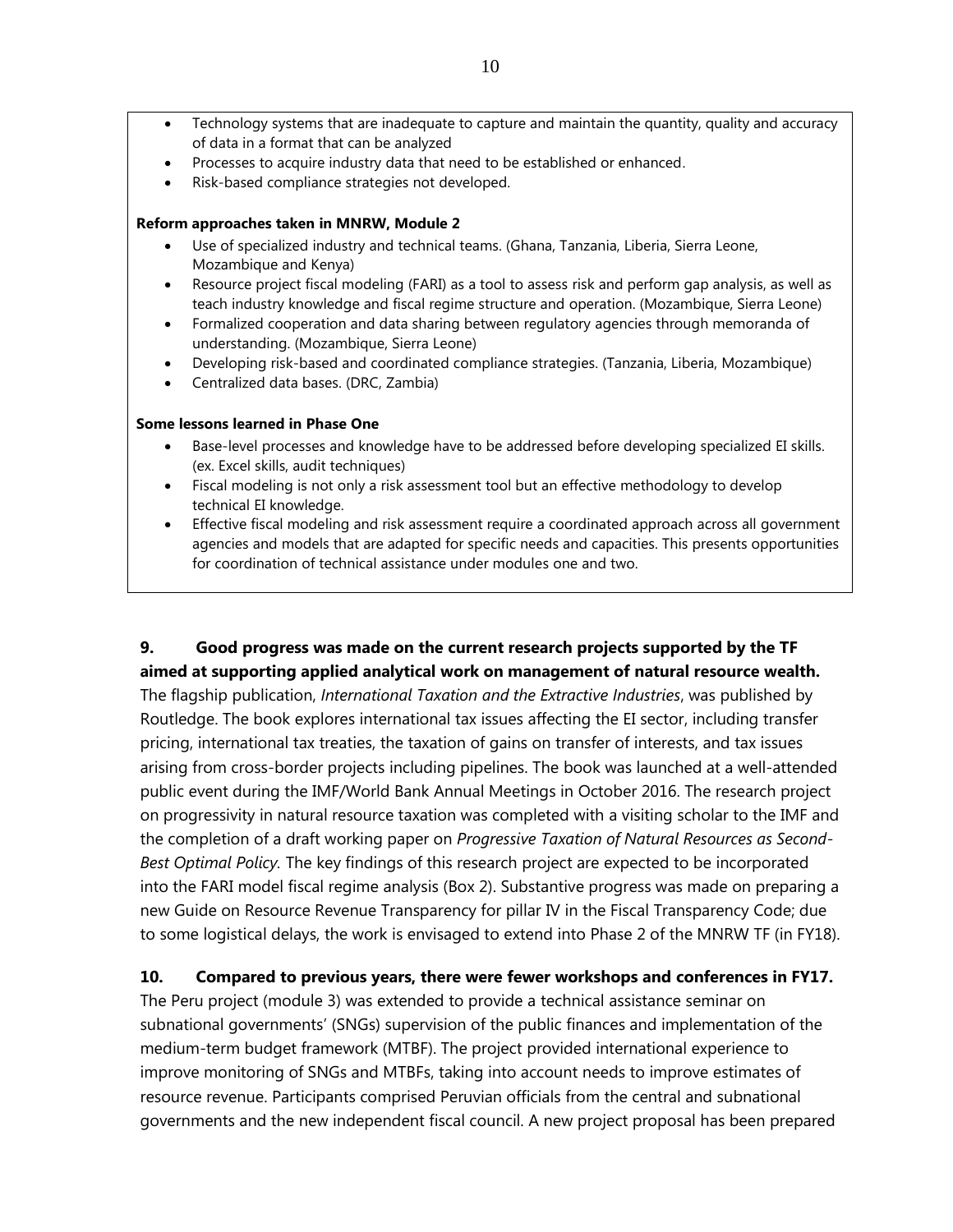for the West Africa conference on fiscal management of mining and petroleum resources that was cancelled following the earlier Ebola outbreak affecting some countries in the region (see the discussion of new project proposals in paragraph 14 below).

## **Box 2. Progressivity in Natural Resource Taxation**

Professor Jean-Francois Wen from the University of Calgary has been leading an analytical project supported by the MNRW-TF to provide applied policy guidance on the desired degree of progressivity in natural resource fiscal regimes. Progressivity is loosely defined to capture the extent to which the average government take (as a share of project net cash flow) increases with realized profitability. With a progressive fiscal regime, the government take is relatively higher for more profitable investments and lower for less profitable ones.

During a visit to the IMF in April 2017, as a visiting scholar, Professor Wen prepared a final draft of the paper for issue as an IMF Working Paper and presented it at a seminar. He also worked closely with IMF tax experts on options for further refining the fiscal regime analysis in the FARI tool to benefit from his research.

The aim of the paper is to provide a critical review of the literature on the progressive taxation of natural resources and to offer a fresh perspective on its purpose and measurement. The main insights are that regressive taxes, by their very nature, tend to be distortionary taxes, and vice versa; and that marginal tax rate progressivity of rent-based or profit-sensitive fiscal instruments is desirable in the presence of distortionary taxes, such as royalties, in order to capture the remaining rent for the government as the resource owner. Hence, *the emphasis should be placed on marginal tax rate progression in the direct taxation of profit or rent, rather than progressivity in the overall government take from a given resource project.* 

These observations have practical implications for assessing natural resource fiscal regimes. The central ideas are illustrated with a simple analytical model in which a second-best optimal tax on profit is derived in the presence of other tax distortions.

**11. Progress continues to be made in implementing Results Based Management (RBM) for MNRW projects.** While RBM is being rolled out in the IMF, the "bottom up" RBM scoring for existing MNRW projects has been continued, with project results reported in summary form in Annex E of the technical annex. All new project proposals have been approved incorporating an RBM matrix with standardized objectives, outcomes and verifiable indicators. RBM scoring of projects in this report is based on the targeted outcomes defined for each project when initiated. $2$ 

**12. Across the project portfolio it remains a challenge to continuously improve project RBM scores.** For a number of projects, the RBM scores have remained fairly static despite the project still being active; this partly reflects that actual activity in some projects has been limited during the last year (Table 6). Project level scores are reported in Table 6 with the following rating: (1) not achieved; (2) partially achieved; (3) largely achieved; and (4) fully achieved. The

 $\overline{a}$ 

 $2$  The RBM system being developed by the IMF will include standardized outcomes to facilitate comparison across projects, as well evaluation within a project. The project design and monitoring of implementation will be done using a dedicated software, CD-Port.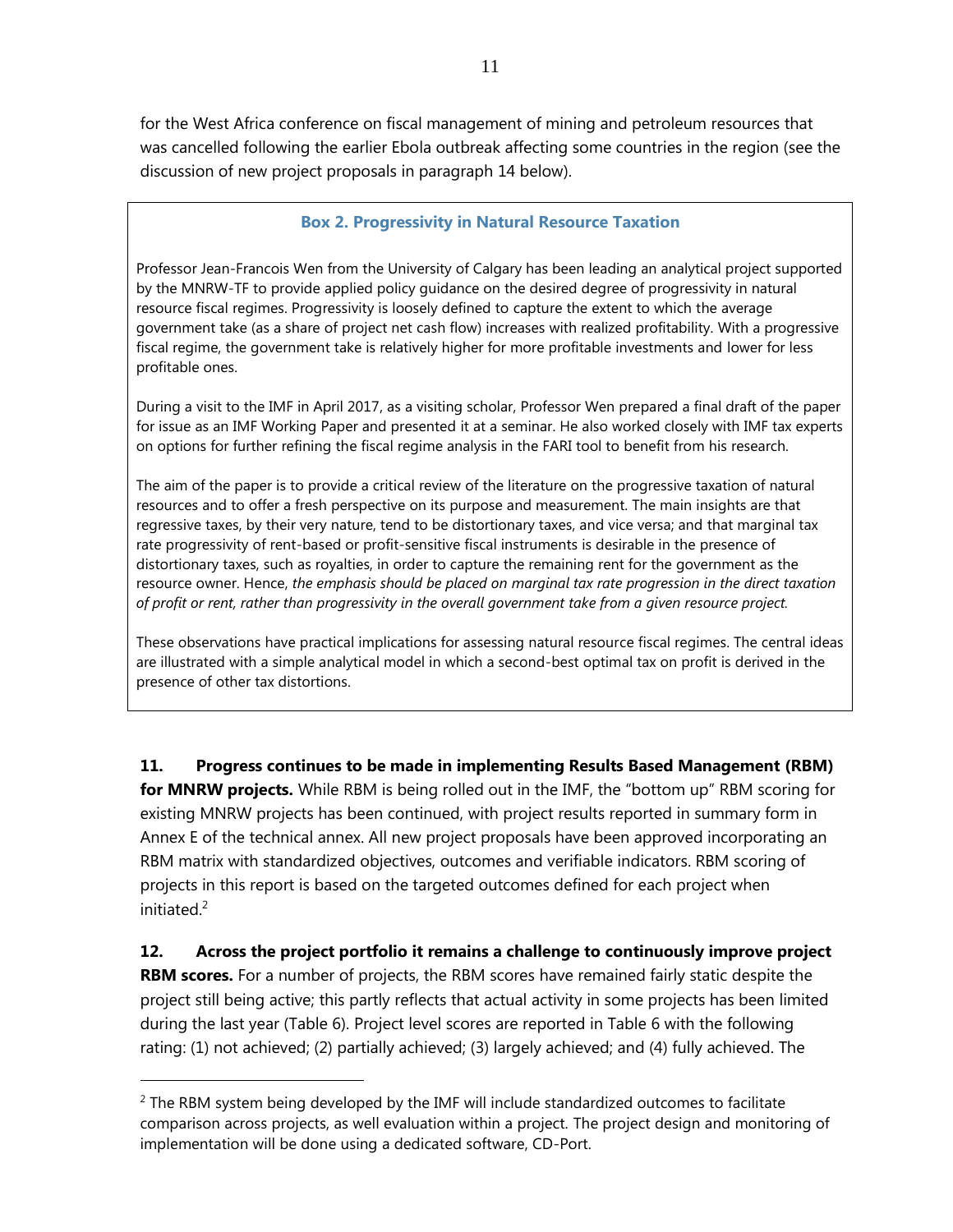scores for each project, along with the outcomes defined for that project, appear in each onepage summary in Annex E of the Technical Annex.

## **13. Typically, newer projects would be expected to score lower than older projects,**

**given that results take time to achieve.** In an attempt to capture the time dimension, Figure 1 shows the distribution of RBM scores by project duration. Each project is designated by its threecharacter country abbreviation.<sup>3</sup> Scores in the upper left part of the figure represent projects that have achieved quick success. Those in the lower right part of the figure are behind schedule or facing difficulties, and those between these two areas are generally performing as expected.

**14. During the last year in Phase 1, relatively few new country projects were approved.**  With a few exceptions, these new projects are intended to be continued during the MNRW Phase 2. Kenya entered into a new multi-year project on tax administration, that will carry over into Phase 2 (module 2). Implementation of this project has started well. New projects were also approved for Liberia and Sudan focusing on the fiscal regime (module 1). Progress under those two projects was more mixed: in Sudan it proved more difficult than expected to engage on supporting mining fiscal regime reforms, while in Liberia a mission provided the basis for formulating a new project for Phase 2.

| Region     |                  |         |       |       |         |         |       |
|------------|------------------|---------|-------|-------|---------|---------|-------|
| or Type    | Project (Module) | 2012E   | 2013E | 2014E | 2015E   | 2016E   | 2017E |
| <b>AFR</b> | Cameroon (1)     |         |       |       | 1.0     | 1.0     | 2.0   |
| AFR        | Congo, DR (3)    | 1.7     | 2.0   | 2.3   | 3.0     | 3.0     | 3.0   |
| AFR        | Ghana (1)        |         |       |       |         | 2.5     | 2.5   |
| AFR        | Ghana (2)        |         |       |       |         | 1.8     | 1.0   |
| <b>AFR</b> | Guinea (3)       |         |       | 1.3   | 1.3     | 1.3     | 1.9   |
| <b>AFR</b> | Kenya (1)        |         |       | 1.8   | 3.8     | 3.8     | 3.8   |
| AFR        | Kenya (3)        |         |       |       | $1.0\,$ | $1.0\,$ | 2.0   |
| <b>AFR</b> | Liberia (2)      |         |       |       |         | 2.0     | 2.3   |
| <b>AFR</b> | Madagascar (3)   |         |       |       | 1.5     | 2.0     | 2.5   |
| AFR        | Mali $(1)$       |         |       |       | 2.3     | 2.3     | 2.3   |
| AFR        | Mozambique (1)   | $1.0\,$ | 3.0   | 3.0   | 3.7     | 3.7     | 3.7   |
| AFR        | Mozambique (2)   |         | 1.3   | 1.5   | 1.5     | 3.0     | 2.5   |
| <b>AFR</b> | Mozambique (3)   |         | 2.0   | 2.0   | 2.0     | 2.0     | 2.0   |
| AFR        | Niger (3)        |         |       | 2.0   | 2.0     | 2.0     | 2.0   |
| AFR        | Sierra Leone (1) | 3.0     | 3.0   | 3.0   | 3.0     | 3.0     | 3.0   |
| AFR        | Sierra Leone (2) |         |       | 1.7   | 1.7     | 1.7     | 2.0   |
| AFR        | Sierra Leone (3) | 1.5     | 1.5   | 1.5   | 1.5     | 1.5     | 2.5   |
| <b>AFR</b> | Tanzania (1)     |         | 1.5   | 1.5   | 2.0     | 2.0     | 2.0   |
| <b>AFR</b> | Tanzania (2)     |         |       | 1.8   | 1.8     | 1.8     | 1.8   |
|            |                  |         |       |       |         |         |       |

### **Table 6. Summary of RBM Scores (FAD only)**

 $\overline{a}$ 

 $3$  Extra codes are provided for those projects (e.g. research and workshops) that are not country specific.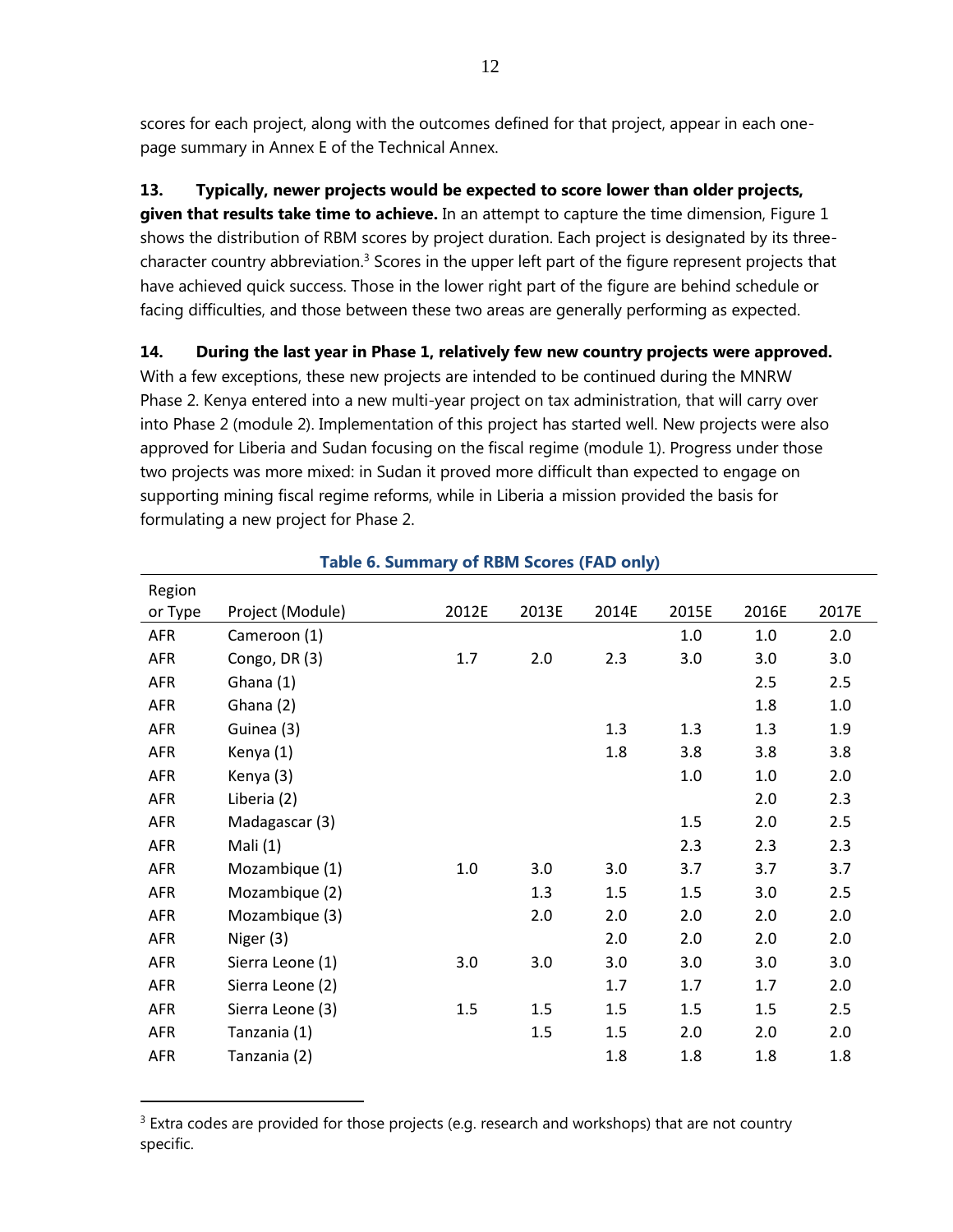| <b>AFR</b>               | Kenya (2)                                                                                                           |     |     |     |     |            | 1.5        |
|--------------------------|---------------------------------------------------------------------------------------------------------------------|-----|-----|-----|-----|------------|------------|
| <b>AFR</b>               | Uganda $(1)$                                                                                                        |     |     |     | 1.5 | 2.0        | 2.0        |
| <b>APD</b>               | Mongolia (3)                                                                                                        |     |     | 2.3 | 2.3 | 3.0        | 3.3        |
| <b>WHD</b>               | Andean Regional (1)                                                                                                 | 2.0 | 2.0 | 2.0 | 2.0 | 2.0        | 2.0        |
| <b>WHD</b>               | Peru (3)                                                                                                            | 2.0 | 2.3 | 3.0 | 3.0 | 3.3        | 3.3        |
| <b>RES</b>               | R2. Mining tax<br>administration                                                                                    | 2.0 | 2.0 | 2.0 | 2.0 | 3.0        | 3.0        |
| <b>RES</b><br><b>RES</b> | R5. Progressivity in Natural<br><b>Resource Taxation</b><br>R7. FARI Research Project<br>W2. Cross-border issues in |     |     |     | 2.0 | 2.0<br>3.0 | 3.5<br>3.0 |
| <b>WKS</b>               | resource taxation                                                                                                   | 1.0 | 4.0 | 4.0 | 4.0 | 4.0        | 4.0        |
| Global                   | Scoping missions                                                                                                    |     |     |     |     |            | 2.0        |

#### **Figure 1. Summary of RBM Scores** Classification of projects by performance and age  $4.5$  $\blacklozenge$  WRK(2)  $KEN(1)$  $MO<sup>2</sup>(1)$  $3.5$  $\begin{array}{c}\n\blacklozenge \\
PER(5) \\
COD(3)\n\end{array}$  $RES(7)$  $RES(2) SLE(1)$  $MNG(3)$  MOZ(2) Project Score<br>Poject Score GHA (1)  $MLI(1)$ MDG (3) UGA (1) RES (5)  $NER(3)$  $MQZ(3)$  $\blacklozenge$  LBR(2)  $TZA(1)$  $AND(1)$  $TZA(2)$  $\bullet$  GHA(2)  $\bullet$  SLE(2)  $1.5$  $SLE(3)$  $\triangleleft$  GIN(3)  $CMR(1)$  $0.5$  $\overline{54}$  $\overline{72}$ 6  $12\,$ 18  $24\,$  $30\,$ 36  $42$ 48 60 66 Project Age In Months\*

Note: The acronyms used in the figure are the following: AND is Andean Regional; CMR is Cameroon; COD is Congo, DR; GBL is Global; GHA is Ghana; GIN is Guinea; KEN is Kenya; LAO is Lao PDR; LBR is Liberia; MDG is Madagascar; MLI is Mali; MNG is Mongolia; MOZ is Mozambique; NER is Niger; PER is Peru; RES is Research; SCP is Scoping Missions; SLB is Solomon Islands; SLE is Sierra Leone; TLS is Timor-Leste; TZA is Tanzania; UGA is Uganda; WRK is Workshop.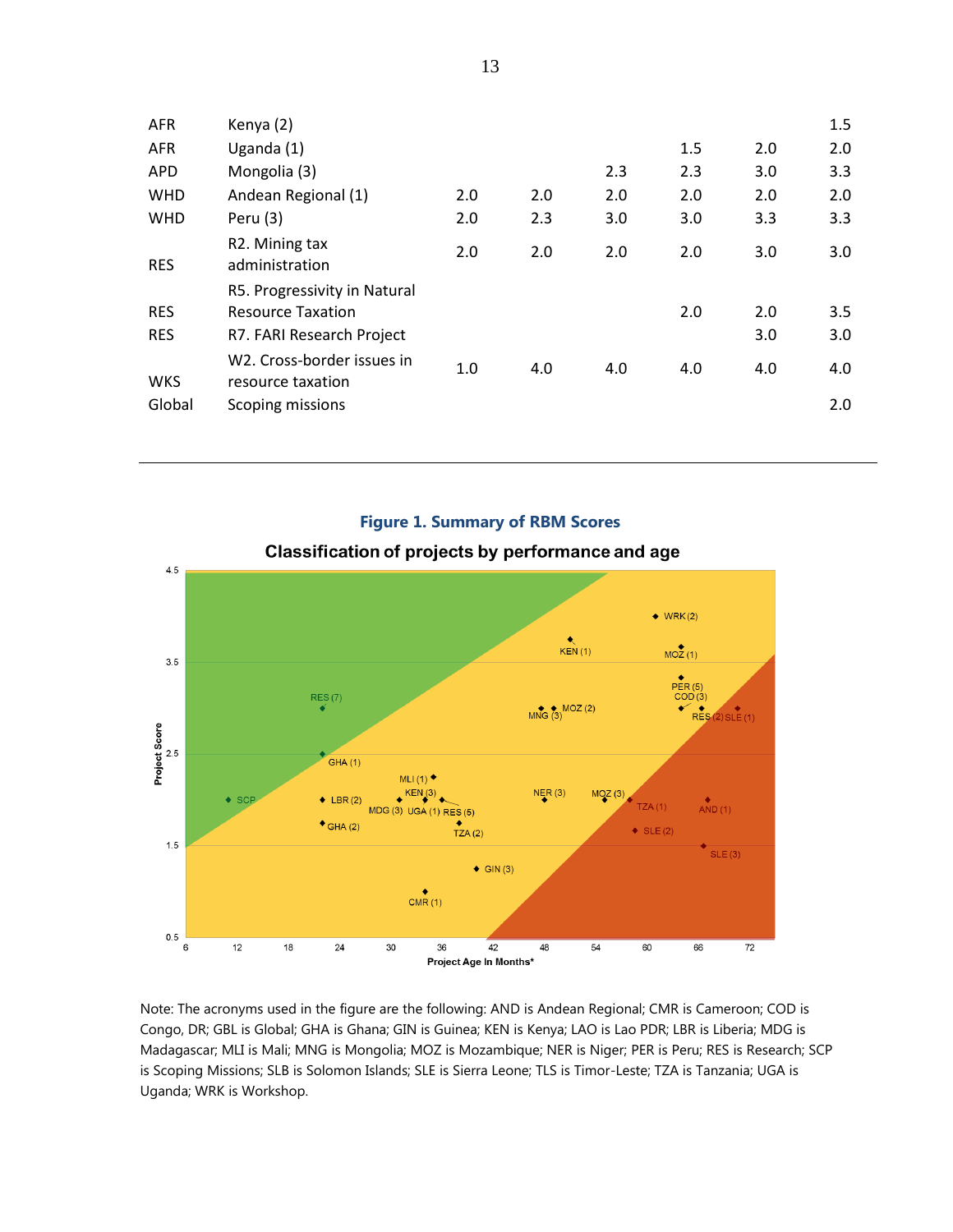## V. **MOVING FORWARD TO MNRW PHASE 2**

**15. A key focus in the second half of FY17 has been on preparing new projects for Phase 2 of the MNRW-TF.** Key lessons learnt from implementing the projects over the first phase has informed the design of the new project proposals. This includes the need to secure stronger upfront country ownership and be more attentive in the project design and implementation to domestic implementation capacity constraints. The Phase 2 portfolio includes projects across all modules (including projects endorsed on a lapse of time basis or now being submitted to the MNRW Steering Committee):

- Module 1 (fiscal regime): Continuation of projects with Ghana, Liberia, Mozambique, Sierra Leone and Uganda to support fiscal regime reform and capacity building; a new project with Nigeria. All these projects include FARI modeling capacity building.
- Module 2 (revenue administration): Continuation of projects to build capacity for revenue administration with Mozambique and Sierra Leone; a new project with Kenya. The FARI tool will be used to strengthen risk assessment in collaboration with module 1 projects.
- Module 3 (PFM): A continuation of the project with Mongolia focusing on medium term budget framework reforms and a shorter project with the Democratic Republic of Congo.
- Module 4 (exchange rate and macro-prudential policies): Formulation of the new multicountry project on exchange rate regime and macro-prudential policies is underway.
- Module 5 (statistics): New projects have been approved on developing capacity for compiling statistics on natural resource revenue and for compiling macroeconomic statistics aggregates for natural resources. The full-fledged proposals with countryspecific details are submitted in the technical annex for SC's final endorsement.
- Training: Progress is being made on developing an online training course on macroeconomic management in resource-rich countries.
- Workshops: A conference on strengthening the fiscal management in mining and petroleum in West Africa with MNRW-eligible member states from ECOWAS. The conference will integrate discussions of fiscal regime, revenue management, PFM and macro-fiscal frameworks.
- Research and analytical tools: A project to further develop the FARI tool including different applications for fiscal regime analysis, tax gap and risk assessment, and revenue forecasting – and a public library on fiscal regimes for the extractive sector.

## **16. Continued attention is given to enhancing the visibility of the trust fund and its**

**donor partners.** At workshops and conferences, the support of the MNRW and donor partners is highlighted while key presenters acknowledge the contribution of donor partners. Similar visibility is also evident for high-profile research projects, such as the FARI model, where MNRW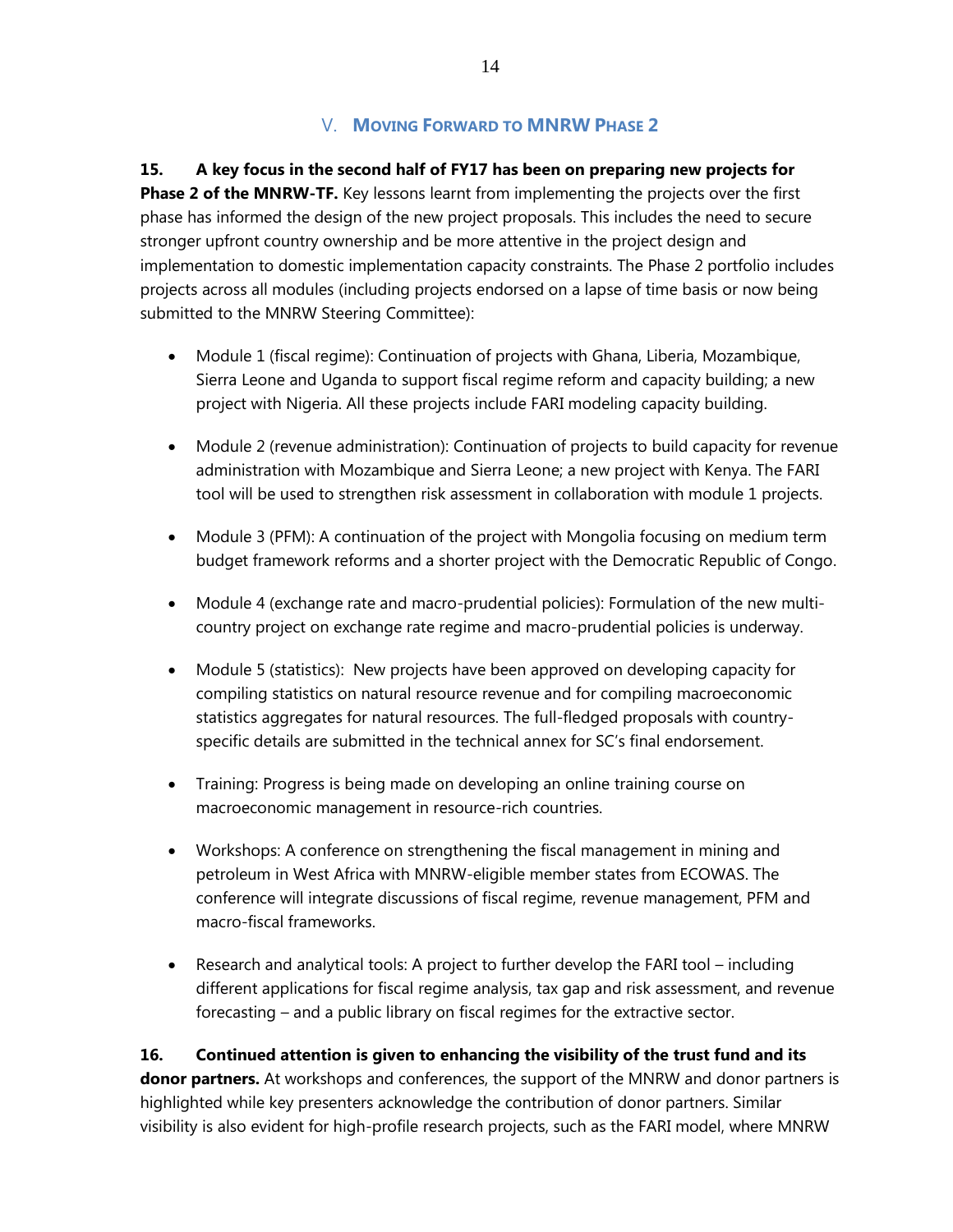and donor support is acknowledged on the website. Project managers emphasize the support of the MNRW-TF while delivering technical assistance. These efforts have increased the profile of the MNRW-TF among eligible countries, helping to prompt new requests for trust fund support, as well as public expressions of appreciation for the fund by a number of Ministers and senior government officials from beneficiary countries.

## **17. The MNRW-TF continues to coordinate closely with other development partners**

**and other key stakeholders.** A joint initiative with the World Bank to develop a Tax Policy Assessment Framework will have implications for natural resources work. As part of this work stream, the IMF will take the lead in preparing a module on tax policy for the extractive industries sector. Meetings with the private sector and civil society organizations, at both a country and organization level, have also proven valuable over the past year. Close collaboration also continues on international tax issues, with the IMF participating in a joint working group on international tax issues with the OECD, World Bank, and UN. The 'Platform for Collaboration on Tax' set up by these agencies helps coordinate developing countries in the international tax sphere.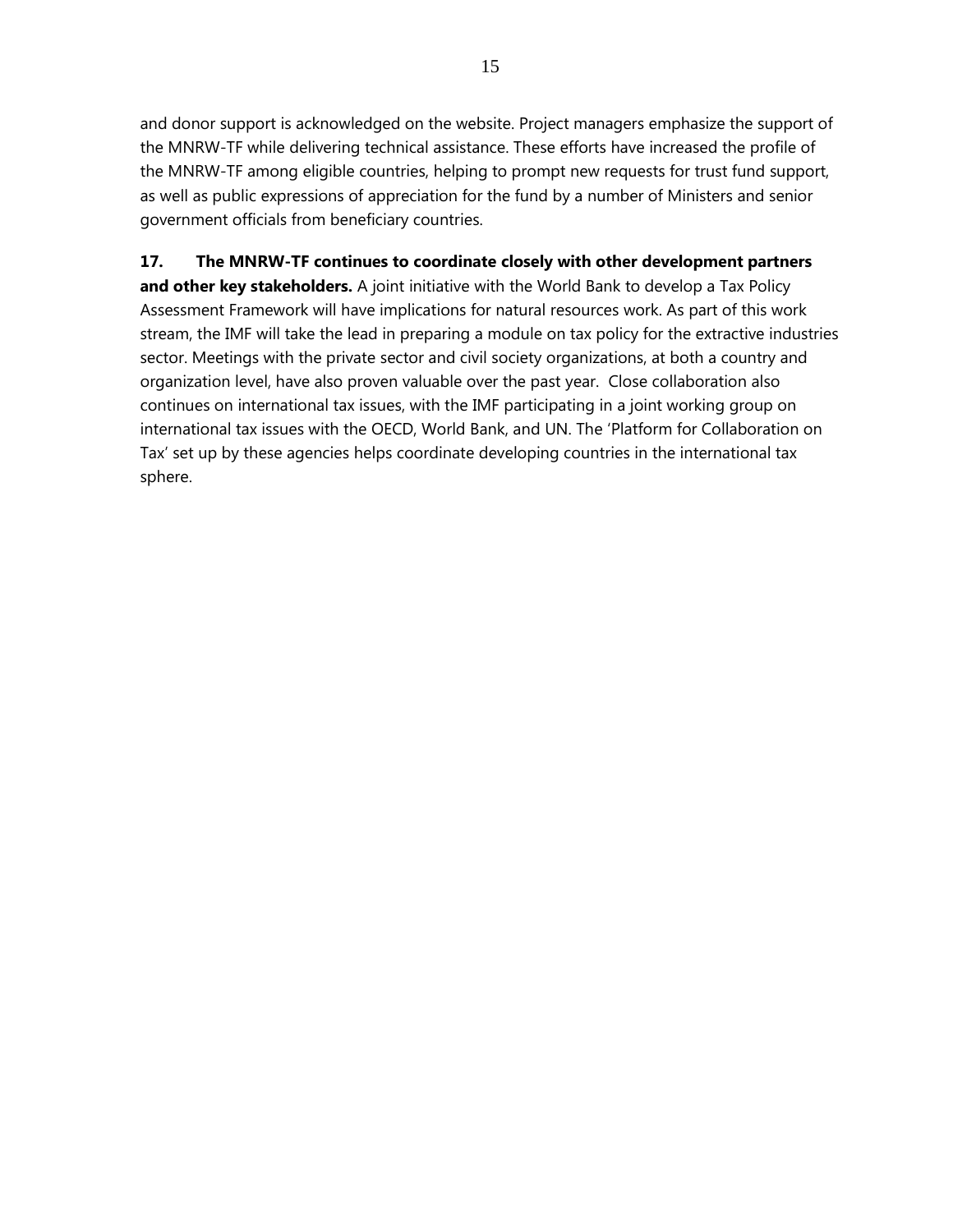| <b>Country (module)</b> | <b>Region</b> | <b>Project Duration</b> |                          |            |
|-------------------------|---------------|-------------------------|--------------------------|------------|
| Cameroon (1)            | AFR           | 7/31/2014               | $\overline{\phantom{0}}$ | 4/30/2016  |
| Congo, DR (1)           | <b>AFR</b>    | 2/1/2012                | $\qquad \qquad -$        | 7/31/2016  |
| Congo, DR (2)           | AFR           | 10/1/2011               | $\overline{\phantom{0}}$ | 6/30/2015  |
| Congo, DR (3)           | <b>AFR</b>    | 1/1/2012                | $\overline{\phantom{0}}$ | 4/30/2017  |
| Ghana (1, 2, 3)         | <b>AFR</b>    | 6/30/2014               | $\overline{\phantom{0}}$ | 6/30/2015  |
| Ghana (1)               | <b>AFR</b>    | 7/1/2015                | $\overline{\phantom{0}}$ | 4/30/2017  |
| Ghana (2)               | <b>AFR</b>    | 11/1/2015               | $\qquad \qquad -$        | 4/30/2017  |
| Guinea (1)              | <b>AFR</b>    | 4/1/2012                | $\overline{\phantom{0}}$ | 4/30/2015  |
| Guinea (3)              | <b>AFR</b>    | 1/1/2014                | $\overline{\phantom{0}}$ | 7/31/2016  |
| Kenya (1)               | <b>AFR</b>    | 2/1/2013                | $\overline{\phantom{0}}$ | 1/31/2016  |
| Kenya (2)               | AFR           | 1/1/2017                | $\frac{1}{2}$            | 4/30/2017  |
| Kenya (3)               | <b>AFR</b>    | 4/1/2016                | $\overline{\phantom{0}}$ | 4/30/2017  |
| Liberia (2)             | <b>AFR</b>    | 11/1/2015               | $\qquad \qquad -$        | 4/30/2017  |
| Liberia (1)             | <b>AFR</b>    | 6/1/2016                | $\overline{\phantom{0}}$ | 4/30/2017  |
| Madagascar (3)          | <b>AFR</b>    | 10/1/2014               | $\overline{\phantom{0}}$ | 7/30/2016  |
| Mali (1)                | AFR           | 6/1/2014                | $\qquad \qquad -$        | 3/31/2016  |
| Mozambique (1)          | <b>AFR</b>    | 1/1/2012                | $\overline{\phantom{0}}$ | 4/30/2016  |
| Mozambique (2)          | <b>AFR</b>    | 3/3/2013                | $\overline{\phantom{0}}$ | 4/30/2016  |
| Mozambique (3)          | <b>AFR</b>    | 10/1/2012               | $\overline{\phantom{0}}$ | 4/30/2017  |
| Mozambique (5)          | <b>AFR</b>    | 11/1/2012               | $\overline{\phantom{0}}$ | 4/30/2016  |
| Niger (1)               | AFR           | 8/1/2012                | $\frac{1}{2}$            | 4/30/2014  |
| Niger (3)               | <b>AFR</b>    | 5/1/2013                | $\overline{\phantom{0}}$ | 4/30/2016  |
| Sierra Leone (1)        | <b>AFR</b>    | 6/15/2011               | $\qquad \qquad -$        | 7/31/2016  |
| Sierra Leone (2)        | <b>AFR</b>    | 6/15/2012               | $\overline{\phantom{0}}$ | 4/30/2016  |
| Sierra Leone (3)        | <b>AFR</b>    | 10/15/2011              | $\overline{\phantom{0}}$ | 4/30/2016  |
| Sierra Leone (5)        | <b>AFR</b>    | 11/1/2012               | $\overline{\phantom{0}}$ | 4/30/2016  |
| Sudan (1)               | <b>AFR</b>    | 6/1/2016                | $\overline{\phantom{0}}$ | 4/30/2017  |
| Tanzania (1)            | <b>AFR</b>    | 7/1/2012                | $\overline{\phantom{0}}$ | 7/31/2016  |
| Tanzania (2)            | <b>AFR</b>    | 3/1/2014                | $\qquad \qquad -$        | 2/29/2016  |
| Tanzania (3)            | <b>AFR</b>    | 7/1/2014                | $\overline{\phantom{0}}$ | 6/30/2016  |
| Uganda (1)              | <b>AFR</b>    | 1/1/2015                | $\overline{\phantom{0}}$ | 8/31/2016  |
| Uganda (3)              | AFR           | 11/1/2012               | $\overline{\phantom{0}}$ | 6/30/2015  |
| Uqanda (4)              | <b>AFR</b>    |                         | n.a.                     |            |
| Lao PDR (2)             | <b>APD</b>    | 9/1/2011                | $\overline{\phantom{0}}$ | 4/30/2017  |
| Mongolia (1)            | <b>APD</b>    | 10/1/2011               | $\qquad \qquad -$        | 3/31/2014  |
| Mongolia (2)            | <b>APD</b>    | 2/1/2012                | $\qquad \qquad -$        | 4/30/2015  |
| Mongolia (3)            | <b>APD</b>    | 5/15/2013               | $\qquad \qquad -$        | 4/30/2016  |
| Mongolia (4)            | <b>APD</b>    | 9/28/2015               | $\qquad \qquad -$        | 9/28/2016  |
| Papua New Guinea (4)    | <b>APD</b>    | 6/1/2013                | $\overline{\phantom{0}}$ | 12/31/2015 |
| Solomon Islands (1)     | <b>APD</b>    | 7/15/2011               | $\qquad \qquad -$        | 4/30/2015  |
| Timor-Leste (1)         | <b>APD</b>    | 6/27/2011               | $\overline{\phantom{0}}$ | 12/31/2015 |
| Timor-Leste (4)         | <b>APD</b>    | 2/4/2013                | $\overline{\phantom{a}}$ | 2/29/2016  |
| Iraq $(4)$              | <b>MCD</b>    |                         | n.a.                     |            |
| Mauritania (1)          | <b>MCD</b>    | 10/15/2011              | $\overline{\phantom{0}}$ | 12/31/2013 |

## **Appendix A. List of MNRW TF Phase 1 Projects**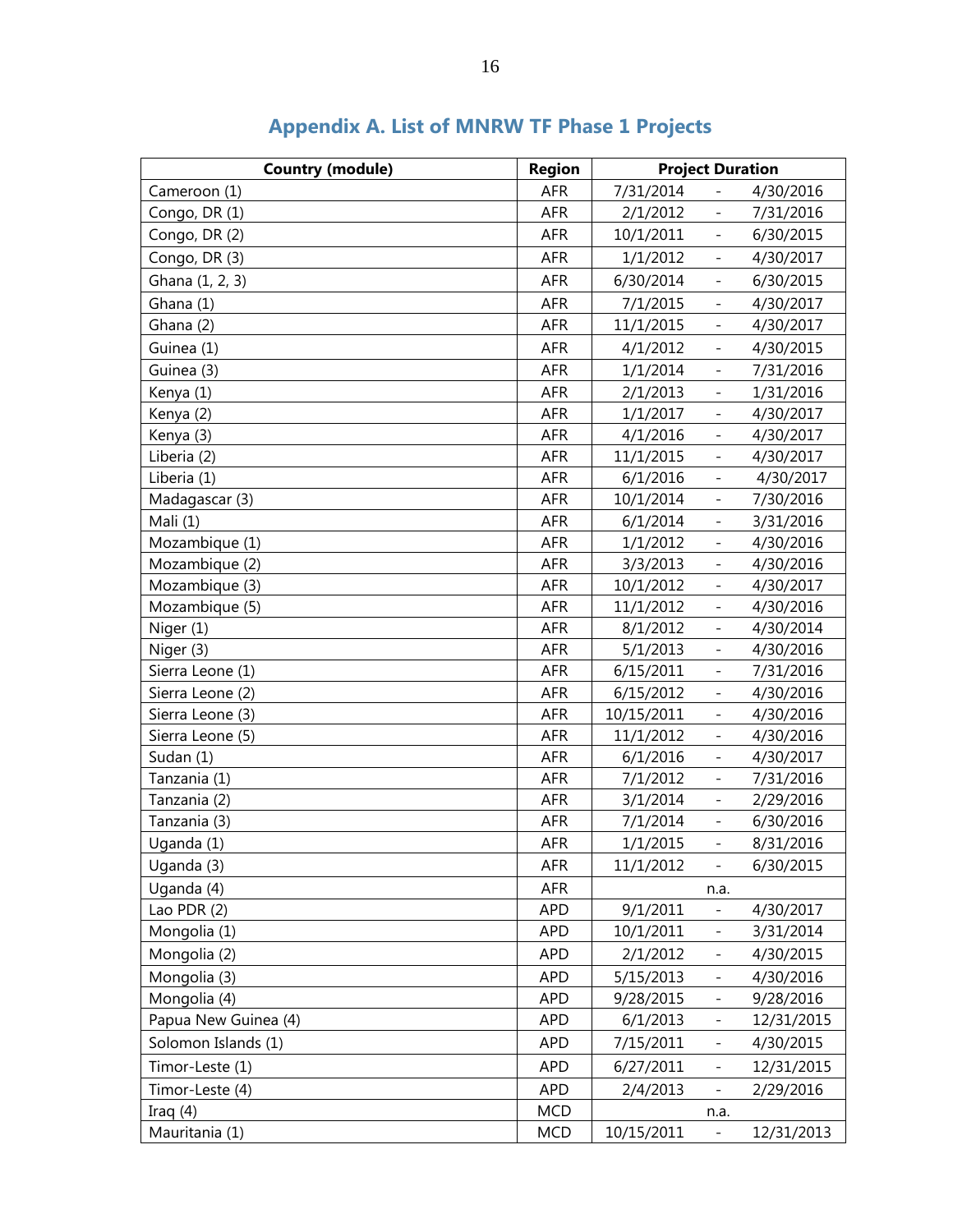| <b>Country (module)</b><br><b>Region</b>                                             |            |                          | <b>Project Duration</b>  |            |
|--------------------------------------------------------------------------------------|------------|--------------------------|--------------------------|------------|
| Andean Regional (1)                                                                  | <b>WHD</b> | 10/1/2011                | $\frac{1}{2}$            | 4/30/2016  |
| Peru (3)                                                                             | 1/1/2012   | $\overline{\phantom{0}}$ | 12/31/2016               |            |
| Peru Seminar (3)                                                                     | <b>WHD</b> | 2/1/2017                 | $\overline{\phantom{a}}$ | 4/30/2017  |
| Global (1,2,3) - Scoping mission                                                     | Global     | Jun-16                   |                          |            |
| Global (5) - Field Test of Data Template                                             | Global     | 7/1/2014                 | $\overline{\phantom{0}}$ | 12/31/2016 |
| <b>Training</b>                                                                      |            |                          | <b>Project Duration</b>  |            |
| Macro-management in resource rich countries                                          | Global     | Jun-16                   |                          |            |
| <b>CEMAC Capacity Development Project</b>                                            | <b>AFR</b> | <b>Nov-16</b>            |                          |            |
| <b>Research Topic</b>                                                                |            |                          | <b>Project Duration</b>  |            |
| R1. Savings and Consumption Guidelines for Oil and Mineral<br>Producers              |            | 10/20/2011               |                          | 6/30/2015  |
| R2. Mining Tax Administration                                                        |            | 10/20/2011               | $\overline{\phantom{0}}$ | 1/31/2016  |
| R3. Resource Revenue Database and Government Revenue<br><b>Statistics</b>            |            | 1/15/2012                | $\overline{\phantom{0}}$ | 12/31/2013 |
| R4. Natural Resources Asset and Liability Management<br>Handbook                     | 11/5/2012  |                          | 12/31/2015               |            |
| R5. Progressivity in Natural Resource Taxation                                       |            | 5/1/2014                 | $\overline{\phantom{a}}$ | 4/30/2016  |
| R6. Enhanced Results Based Management Framework for<br><b>MNRW-TTF</b>               |            | 1/1/2014                 |                          | 4/30/2017  |
| R7. FARI Model Public-Release                                                        |            |                          | n.a.                     |            |
| R8. Compilation Guide on Natural Resources                                           |            | 8/1/2015                 | $\qquad \qquad -$        | 2/28/2017  |
| R9. - Research project: development of IMF guide on resource<br>revenue transparency |            |                          |                          |            |
| Workshop                                                                             |            | <b>Project Duration</b>  |                          |            |
| W1. Fiscal Management of Oil and Natural Gas in East Africa                          | 9/1/2013   |                          | 4/30/2014                |            |
| W2. Cross-border Issues in Resource Taxation                                         | 4/1/2012   | $\overline{\phantom{a}}$ | 4/30/2016                |            |
| W3. Management of Natural Resource Wealth in Central Asia                            |            | n.a.                     |                          |            |
| W4. Management of Natural Resource Wealth in Sub-Saharan<br>Africa                   |            | 10/1/2011                |                          | 5/18/2015  |
| W5. Natural Resource Taxation in the Asia-Pacific Region                             |            | 7/1/2015                 | $\overline{\phantom{a}}$ | 12/30/2015 |
| W6. Fiscal Management of Oil and Natural Gas in West Africa                          |            | 6/17/2014                | $\overline{a}$           | 10/30/2016 |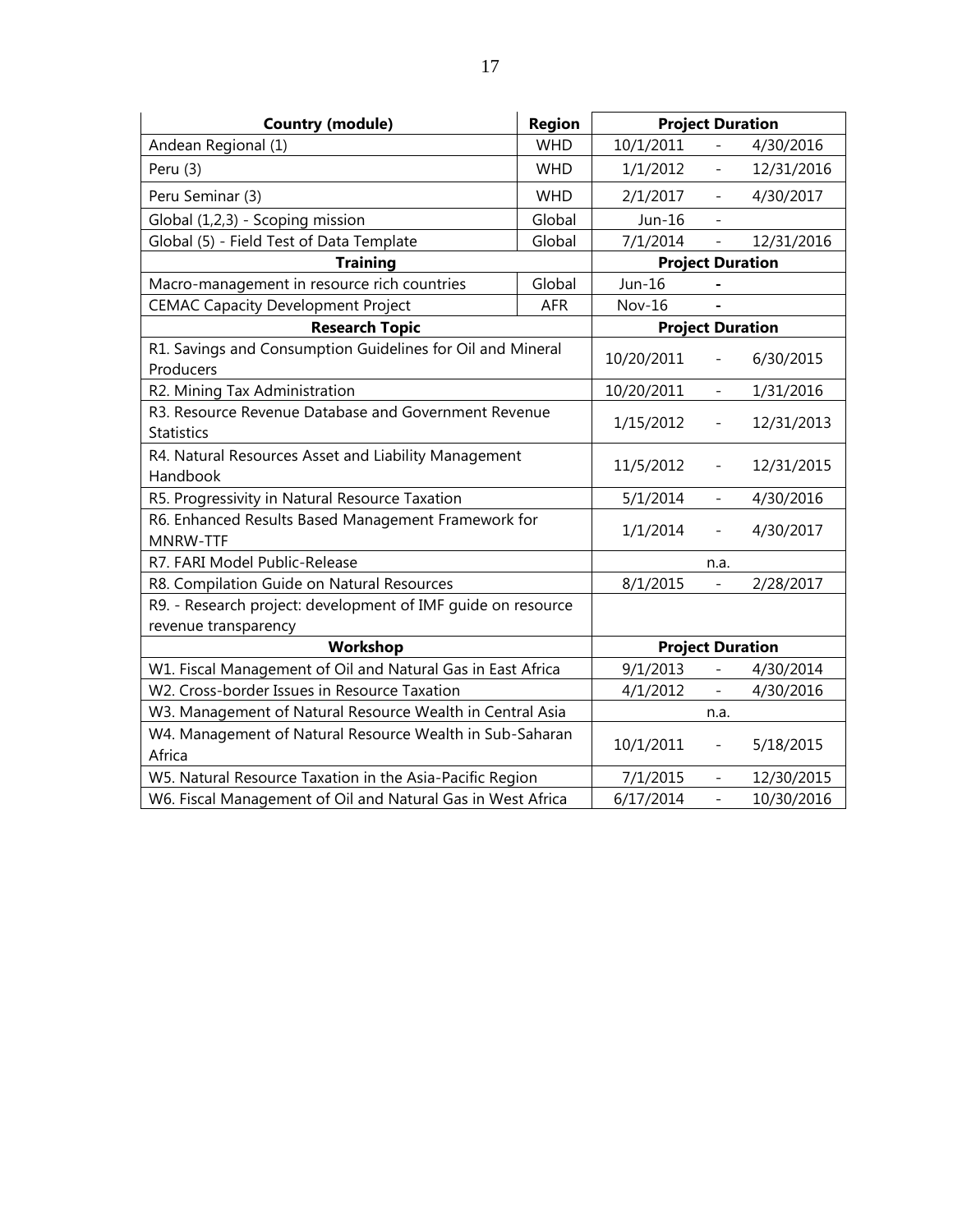|                                                                                                                                                                                                                                                                                                                                             |                                                                                                                                                                                                                                                                                                                                                                     |                                                                                                                                                                                                                                                                                                                                                                  | Managing Natural Resources Wealth Topical Trust Fund Strategic Log Frame                                                                                                                                                                                                                                                                                                                                                 |                                                                                                                                                                                                                                                                                                                        |                                                                                                                                                                                                    |  |  |  |  |
|---------------------------------------------------------------------------------------------------------------------------------------------------------------------------------------------------------------------------------------------------------------------------------------------------------------------------------------------|---------------------------------------------------------------------------------------------------------------------------------------------------------------------------------------------------------------------------------------------------------------------------------------------------------------------------------------------------------------------|------------------------------------------------------------------------------------------------------------------------------------------------------------------------------------------------------------------------------------------------------------------------------------------------------------------------------------------------------------------|--------------------------------------------------------------------------------------------------------------------------------------------------------------------------------------------------------------------------------------------------------------------------------------------------------------------------------------------------------------------------------------------------------------------------|------------------------------------------------------------------------------------------------------------------------------------------------------------------------------------------------------------------------------------------------------------------------------------------------------------------------|----------------------------------------------------------------------------------------------------------------------------------------------------------------------------------------------------|--|--|--|--|
|                                                                                                                                                                                                                                                                                                                                             | <b>Strategic Objective</b><br>Assist low and lower-middle income countries to derive maximum benefit from their oil, gas<br>and mineral resources                                                                                                                                                                                                                   |                                                                                                                                                                                                                                                                                                                                                                  |                                                                                                                                                                                                                                                                                                                                                                                                                          |                                                                                                                                                                                                                                                                                                                        |                                                                                                                                                                                                    |  |  |  |  |
| <b>Objectives</b>                                                                                                                                                                                                                                                                                                                           | <b>Verifiable</b><br><b>Indicators *</b>                                                                                                                                                                                                                                                                                                                            | <b>Baseline</b><br><b>Indicators</b>                                                                                                                                                                                                                                                                                                                             | <b>Progress on</b><br><b>Indicators</b>                                                                                                                                                                                                                                                                                                                                                                                  | <b>Means of</b><br><b>Verification</b>                                                                                                                                                                                                                                                                                 | Risks/<br><b>Mitigating</b><br><b>Actions</b>                                                                                                                                                      |  |  |  |  |
| 1. Extractive<br>Industry (EI)<br>fiscal regimes<br>in participating<br>countries that<br>improve<br>revenue flows<br>to host<br>governments<br>over project<br>life-cycles,<br>while<br>providing<br>predictability<br>and stability to<br>EI companies,<br>and preserving<br>attractive<br>returns to<br>investment<br>and<br>production. | In a substantial portion<br>of participating<br>countries:<br>Adoption of new or<br>amended EI fiscal<br>regimes that<br>improve host<br>government<br>revenues, either<br>through tax law,<br><b>Production Sharing</b><br>Contracts (PSCs),<br>investment<br>agreements, or other<br>means.                                                                       | To varying<br>degrees, TF<br>countries<br>currently have<br>EI fiscal regimes<br>that do not<br>maximize<br>government<br>revenue<br>consistent with<br>providing<br>adequate<br>financial<br>incentives for EI<br>investors, lack<br>transparency in<br>their fiscal<br>regimes, and/or<br>do not have<br>adequate<br>capacity to<br>address these<br>problems. | More than two thirds<br>(23 out of 33) of the<br>targeted module<br>outcomes have<br>already been fully<br>achieved or largely<br>achieved. In addition,<br>one-third (10 out of<br>33) of the targeted<br>country-module<br>outcomes have been<br>partially achieved and<br>out of which 5<br>projects have been<br>proposed to be rolled<br>to MNRW phase 2.                                                           | Assessed by<br>aggregating<br>annual<br>assessment<br>undertaken by<br>relevant project<br>managers of<br>progress<br>toward project<br>objectives in<br>module 1 of<br>each country (EI<br>Fiscal Regimes,<br>Licensing and<br>Contracting).<br>Assessed with<br>any external<br>information<br>sources<br>available. | Reduced<br>government<br>commitment<br>to reform.<br>$\blacksquare$ Lack of<br>resources for<br>government<br>ministries.<br>Resistance<br>from vested<br>interests,<br>including EI<br>companies. |  |  |  |  |
| 2. Efficient<br>collection of EI<br>revenues due<br>to host<br>governments<br>of participating<br>countries<br>under existing<br>EI fiscal<br>regimes,<br>whether by law<br>or contracts.                                                                                                                                                   | In a substantial portion<br>of participating<br>countries:<br>Development of EI<br>revenue<br>administration in line<br>with international<br>standards, including<br>an efficient Large<br><b>Taxpayer Office</b><br>(LTO)<br>Development of<br>audit capability<br>related to EI<br>Improvements in<br>ratio of taxes<br>collected to taxes<br>due related to EI. | To varying<br>degrees, TF<br>countries<br>currently have<br>inadequate<br>information<br>systems,<br>collection<br>procedures,<br>audit<br>procedures,<br>taxpayer<br>services, and/or<br>do not have<br>adequate<br>capacity to<br>address these<br>problems.                                                                                                   | Over one quarter (8<br>out of 28) of the<br>targeted country-<br>module outcomes<br>have already been<br>fully achieved or<br>largely achieved. In<br>addition, over one-<br>half (17 out of 28) of<br>the targeted country-<br>module outcomes<br>have been partially<br>achieved, out of<br>which 2 projects are<br>being proposed for<br>roll over and other<br>still being discussed<br>with recipient<br>countries. | Assessed by<br>aggregating<br>annual<br>assessment<br>undertaken by<br>relevant project<br>managers of<br>project<br>objectives in<br>module 2 of<br>each country (EI<br>Revenue<br>Administration).<br>Assessed with<br>any external<br>information<br>sources<br>available.                                          |                                                                                                                                                                                                    |  |  |  |  |

## **Appendix B. MNRW TF Strategic Log Frame**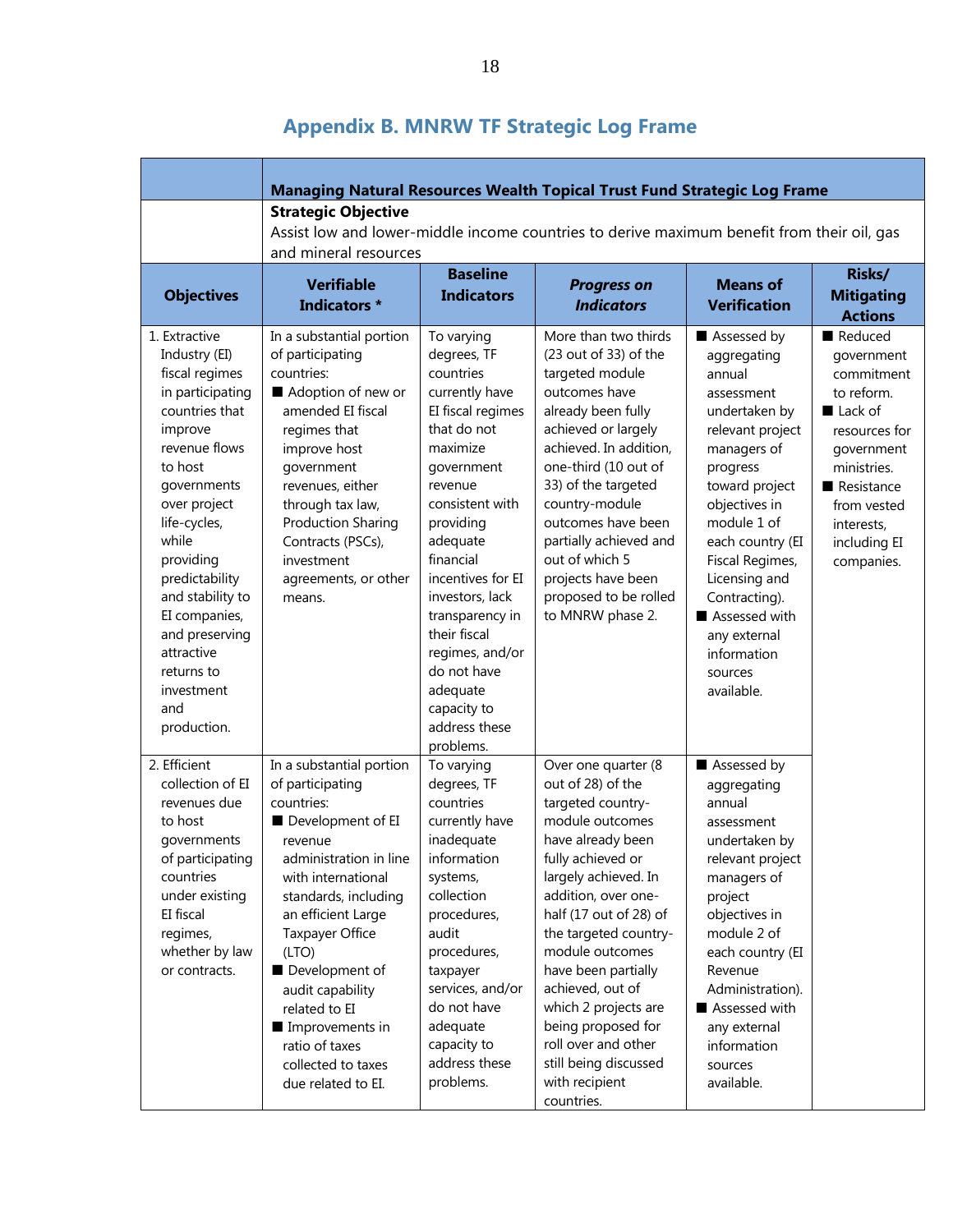| 3. Development          | In a substantial portion | To varying       | About 42 percent of     | Assessed by             |                 |
|-------------------------|--------------------------|------------------|-------------------------|-------------------------|-----------------|
| of effective            | of participating         | degrees, TF      | $(11$ out of 26) the    | aggregating             |                 |
| <b>Public Financial</b> | countries:               | countries        | targeted country-       | annual                  |                 |
| Management              | Management of EI         | currently have   | module outcomes         | assessment              |                 |
| (PFM) systems           | revenue is               | inadequate       | have already been       | undertaken by           |                 |
| in participating        | accomplished             | macro-fiscal     | largely achieved.       | relevant project        |                 |
| countries for           | through medium-          | frameworks,      | Almost another 46       | managers of             |                 |
| handling host           | term fiscal              | macro models,    | percent (12 out of 26)  | project                 |                 |
| governments'            | frameworks in line       | budget           | of the targeted         | objectives in           |                 |
| EI revenues             | with international       | processes,       | country-module          | module 3 of             |                 |
| and the                 | best practice.           | revenue          | outcomes have been      | each country (EI        |                 |
| expenditures            | Annual budget            | forecasting      | partially achieved.     | Macro-Fiscal,           |                 |
| arising from            | processes specifies      | models, and/or   |                         | <b>Public Financial</b> |                 |
| those                   | important PFM            | do not have      |                         | Management              |                 |
| revenues.               | parameters (such as      | adequate         |                         | and                     |                 |
|                         | a structural surplus     | capacity to      |                         | Expenditure             |                 |
|                         | or non-commodity         | address these    |                         | Policy).                |                 |
|                         | fiscal deficit)          | problems.        |                         | Assessed with           |                 |
|                         | Budget                   |                  |                         | any external            |                 |
|                         | classifications and      |                  |                         | information             |                 |
|                         | charts of accounts       |                  |                         | sources                 |                 |
|                         | incorporate specific     |                  |                         | available.              |                 |
|                         | EI details in line with  |                  |                         |                         |                 |
|                         | international            |                  |                         | Publication of          |                 |
|                         | standards.               |                  |                         | final template          |                 |
|                         |                          |                  |                         | and guidance.           |                 |
| 4. Building an          | In a substantial portion | Generally, there | A handbook, entitled    | Assessed by             | MCM will not    |
| integrated              | of participating         | is a lack of     | "Sovereign Asset-       | aggregating             | undertake any   |
| approach to             | countries:               | comprehensive    | Liability Management:   | annual                  | further SWF TA  |
| sovereign               | Development of           | investment       | Guidance for            | assessment of           | work or         |
| asset-liability         | investment strategies    | strategy and     | Resource Rich           | project                 | outreach        |
| management,             | and strategic asset      | assessment of    | Countries" (Guidance)   | objectives in           | activities      |
| through                 | allocation taking into   | governance       | was published in April  | each country            | following its   |
| appropriate             | account liability        | structure and    | 2014.                   | module 4                | decision to     |
| management              | management.              | institutional    | The Guidance was        | (Natural                | disengage       |
| of assets and           | Assessment of            | framework.       | used in providing       | <b>Resource Asset</b>   | from this area. |
| liabilities; and        | governance structure     |                  | advice to Timor-Leste   | and Liability           |                 |
| promoting               | and institutional        |                  | and Mongolia on the     | Management).            |                 |
| sound and               | framework.               |                  | management of their     | Assessed with           |                 |
| transparent             | Conduct assessment       |                  | respective sovereign    | any external            |                 |
| management              | of Santiago              |                  | balance sheets. In      | information             |                 |
| of sovereign            | Principles               |                  | particular, it was used | sources                 |                 |
| assets based            | implementation and       |                  | in assessing and        | available.              |                 |
| on                      | propose                  |                  | outlining options with  |                         |                 |
| international           | recommendations.         |                  | regard to asset         |                         |                 |
| standards.              |                          |                  | allocation strategy,    |                         |                 |
| Prepare a guide         |                          |                  | governance structure    |                         |                 |
| for resource            |                          |                  | and Santiago            |                         |                 |
| rich countries          |                          |                  | Principles              |                         |                 |
| on sovereign            |                          |                  | implementation.         |                         |                 |
| asset-liability         |                          |                  |                         |                         |                 |
| management              |                          |                  |                         |                         |                 |
| issues                  |                          |                  |                         |                         |                 |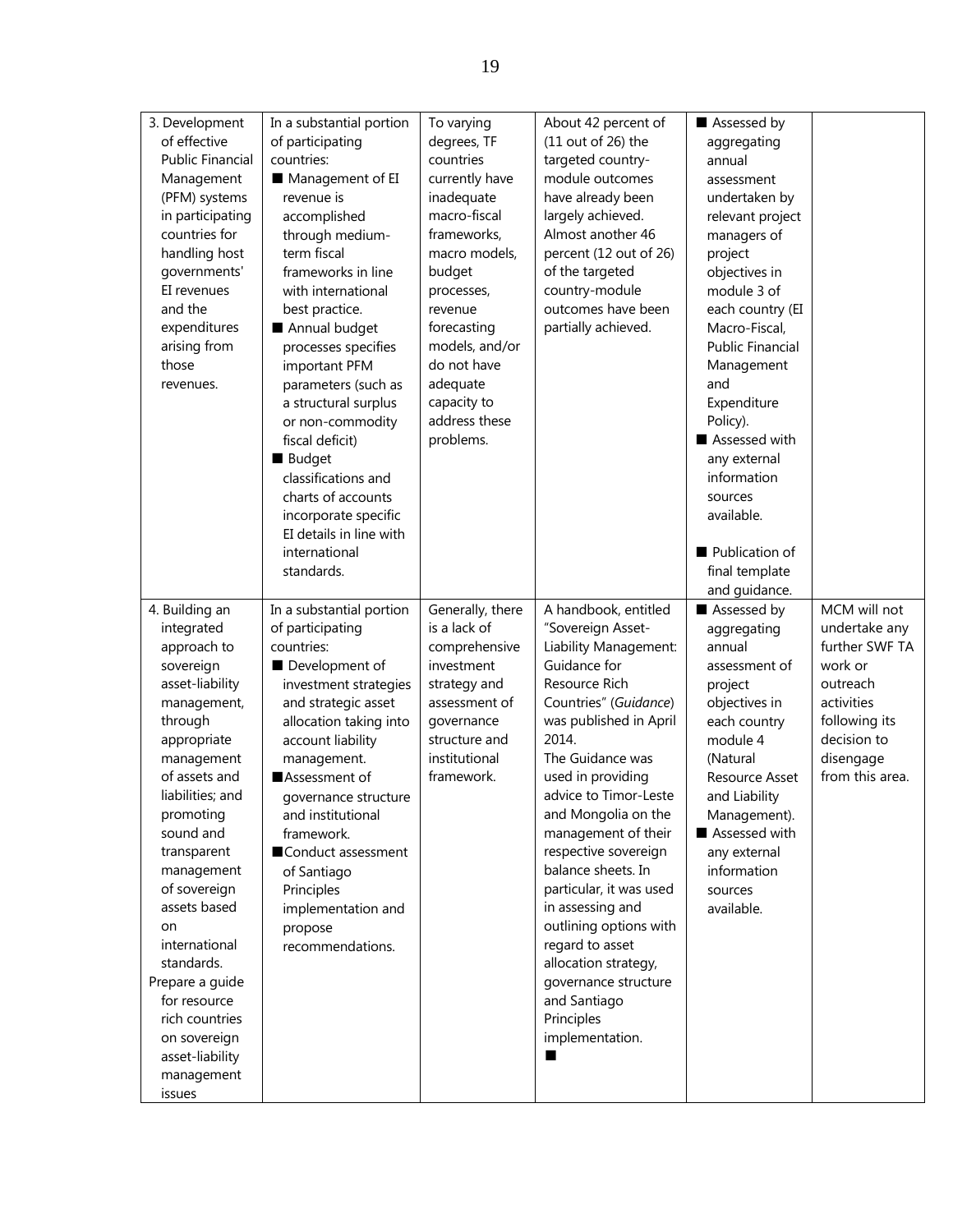| 5. Development  | In a substantial portion | Overall         | Sierra Leone. A MOU       | Assessed by     | Weak              |
|-----------------|--------------------------|-----------------|---------------------------|-----------------|-------------------|
| and             | of participating         | coverage of the | between National          | aggregating     | collaboration     |
| maintenance     | countries:               | mining sector   | Mineral Agency and        | annual          | with data         |
| of improved     |                          | for value added | <b>Statistics Sierra</b>  | assessment of   | providers.        |
| national        | Preparation and          | estimation is   | Leone was drafted to      | project         | Lack of           |
| statistics on   | publication of           | not             | ensure data               | objectives in   | capacity and      |
| natural         | disaggregated            | comprehensive   | availability. Estimates   | each country    | resources for     |
| resource        | national accounts        | and data for    | of exports were           | module 5        | statistics.       |
| activities in   | and government           | compilation of  | improved, and more        | (Statistics for | Failure of        |
| participating   | finance statistics       | value added     | enterprises were          | Managing        | policy makers     |
| countries, with | identifying natural      | from mining     | captured in extractive    | Natural         | to use the        |
| respect to both | resource                 | activity is of  | industry estimates.       | Resources).     | template          |
| government      | transactions.            | poor quality.   | Experimental              | Assessed with   | tables for        |
| finance and     |                          |                 | estimates reveal the      | any external    | decision          |
| national        |                          |                 | share of the iron ore     | information     | making.           |
| account         |                          |                 | industry's output to      | sources         |                   |
| statistics.     |                          |                 | GDP is understated        | available.      | Collaboration     |
| Develop a       |                          |                 | by more than 5            | Template        | with EITI and     |
| compilation     |                          |                 | percentage points.        | successfully    | other             |
| guide for       |                          |                 | <b>Mozambique</b>         | applied to four | stakeholders      |
| macro-          |                          |                 | Updated data              | countries, and  | to foster         |
| economic        |                          |                 | suggest GDP could         | pilot data sets | sustainable       |
| statistics on   |                          |                 | be underestimated         | collected.      | results.          |
| natural         |                          |                 | by as much as 10          |                 | Advertise         |
| resources       |                          |                 | percent. The finance      |                 | within the Fund   |
|                 |                          |                 | minister has              |                 | and with          |
|                 |                          |                 | requested the             |                 | external          |
|                 |                          |                 | revisions to be           |                 | stakeholders to   |
|                 |                          |                 | implemented when          |                 | raise the profile |
|                 |                          |                 | national accounts are     |                 | and demand        |
|                 |                          |                 | rebased to 2017.          |                 | for these data    |
|                 |                          |                 | <b>Compilation Guide.</b> |                 | for surveillance. |
|                 |                          |                 | Six template tables       |                 |                   |
|                 |                          |                 | have been developed       |                 |                   |
|                 |                          |                 | by IMF staff and          |                 |                   |
|                 |                          |                 | publicly posted with      |                 |                   |
|                 |                          |                 | feedback sought           |                 |                   |
|                 |                          |                 | from stakeholders.        |                 |                   |
|                 |                          |                 | The share of value        |                 |                   |
|                 |                          |                 | added has been            |                 |                   |
|                 |                          |                 | compiled for seven        |                 |                   |
|                 |                          |                 | countries, including      |                 |                   |
|                 |                          |                 | Chile (15.8%) and         |                 |                   |
|                 |                          |                 | Zambia (13.6%), to        |                 |                   |
|                 |                          |                 | illustrate the            |                 |                   |
|                 |                          |                 | significance of           |                 |                   |
|                 |                          |                 | natural resources to      |                 |                   |
|                 |                          |                 | their economy.            |                 |                   |